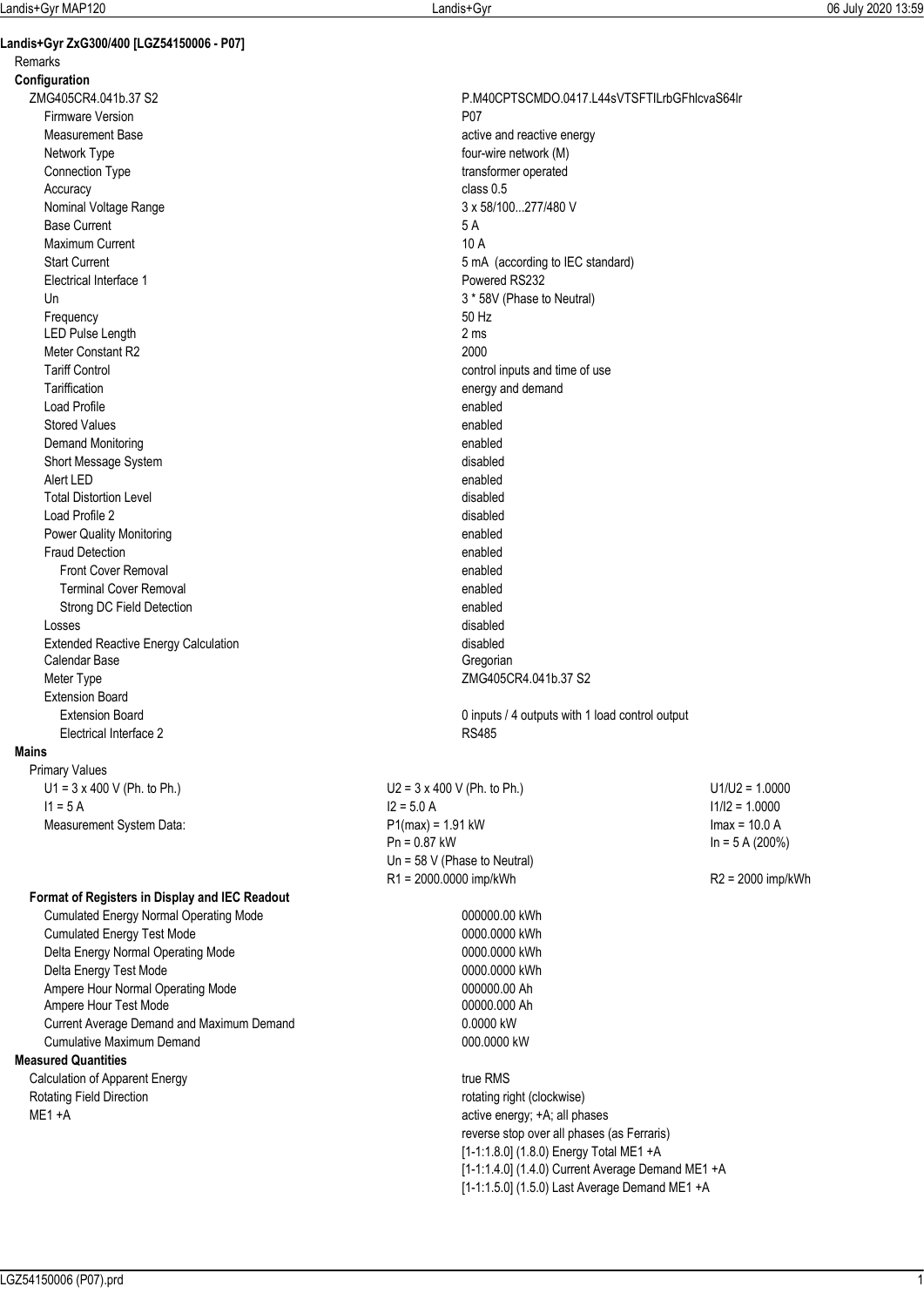| n 1 o c<br>Landıs+<br>$-1 - 1/r$<br>. MAP'<br>' i ∠u<br>ີ | $'$ and $\sim$<br>.<br>r.<br>้บ | $\sim$ $\sim$ $\sim$<br>2020<br>06 July<br>つ・ロ<br>,,<br>ט.טי |
|-----------------------------------------------------------|---------------------------------|--------------------------------------------------------------|
|                                                           |                                 |                                                              |

| ME <sub>2</sub> -A                                        | active energy; -A; all phases                        |
|-----------------------------------------------------------|------------------------------------------------------|
|                                                           | reverse stop over all phases (as Ferraris)           |
|                                                           | [1-1:2.8.0] (2.8.0) Energy Total ME2 -A              |
|                                                           | [1-1:2.4.0] (2.4.0) Current Average Demand ME2 -A    |
|                                                           | [1-1:2.5.0] (2.5.0) Last Average Demand ME2 -A       |
| $ME3 + R$                                                 | reactive energy; +R (QI + QII); all phases           |
|                                                           | [1-1:3.8.0] (3.8.0) Energy Total ME3 +R              |
|                                                           | [1-1:3.4.0] (3.4.0) Current Average Demand ME3 +R    |
|                                                           | [1-1:3.5.0] (3.5.0) Last Average Demand ME3 +R       |
| ME4-R                                                     | reactive energy; -R (QIII + QIV); all phases         |
|                                                           | [1-1:4.8.0] (4.8.0) Energy Total ME4 -R              |
|                                                           | [1-1:4.4.0] (4.4.0) Current Average Demand ME4 -R    |
|                                                           | [1-1:4.5.0] (4.5.0) Last Average Demand ME4 -R       |
| ME5 QI                                                    | reactive energy; QI; all phases                      |
|                                                           | [1-1:5.8.0] (5.8.0) Energy Total ME5 QI              |
|                                                           | [1-1:5.4.0] (5.4.0) Current Average Demand ME5 QI    |
|                                                           |                                                      |
|                                                           | [1-1:5.5.0] (5.5.0) Last Average Demand ME5 QI       |
| ME6 QII                                                   | reactive energy; QII; all phases                     |
|                                                           | [1-1:6.8.0] (6.8.0) Energy Total ME6 QII             |
|                                                           | [1-1:6.4.0] (6.4.0) Current Average Demand ME6 QII   |
|                                                           | [1-1:6.5.0] (6.5.0) Last Average Demand ME6 QII      |
| ME7 QIII                                                  | reactive energy; QIII; all phases                    |
|                                                           | [1-1:7.8.0] (7.8.0) Energy Total ME7 QIII            |
|                                                           | [1-1:7.4.0] (7.4.0) Current Average Demand ME7 QIII  |
|                                                           | [1-1:7.5.0] (7.5.0) Last Average Demand ME7 QIII     |
| ME8 QIV                                                   | reactive energy; QIV; all phases                     |
|                                                           | [1-1:8.8.0] (8.8.0) Energy Total ME8 QIV             |
|                                                           | [1-1:8.4.0] (8.4.0) Current Average Demand ME8 QIV   |
|                                                           | [1-1:8.5.0] (8.5.0) Last Average Demand ME8 QIV      |
| ME13 Ah - L1                                              | ampere hours; Phase L1                               |
|                                                           | [1-1:31.8.0] (31.8.0) Ampere Hour Total ME13 Ah - L1 |
| ME14 Ah - L2                                              | ampere hours; Phase L2                               |
|                                                           | [1-1:51.8.0] (51.8.0) Ampere Hour Total ME14 Ah - L2 |
| ME15 Ah - L3                                              | ampere hours; Phase L3                               |
|                                                           |                                                      |
| <b>Terminals</b>                                          | [1-1:71.8.0] (71.8.0) Ampere Hour Total ME15 Ah - L3 |
|                                                           | 80                                                   |
| Output Pulse Length [ms]                                  |                                                      |
| <b>Level 1 (Extension Board Terminals)</b>                |                                                      |
| T1-1 Common                                               |                                                      |
| T1-4 Common                                               |                                                      |
| T1-5 Pulse Output                                         | ME1 +A; 200 imp/kWh                                  |
| T1-6 Pulse Output                                         | ME3 +R; 200 imp/kvarh                                |
| T1-7 Common                                               |                                                      |
| T1-8 Pulse Output                                         | ME2 - A; 200 imp/kWh                                 |
| T1-9 Pulse Output                                         | ME4 -R; 200 imp/kvarh                                |
| <b>Clock</b>                                              |                                                      |
| <b>Time Base</b>                                          | internal crystal                                     |
| Daylight saving time                                      |                                                      |
| Start of daylight saving time                             |                                                      |
| Earliest possible date                                    | 25. March                                            |
| Weekday                                                   | Sunday                                               |
| Switching time                                            | 03:00                                                |
| Time shifting                                             | $+1 h$                                               |
| End of daylight saving time                               |                                                      |
| Earliest possible date                                    | 25. October                                          |
| Weekday                                                   | Sunday                                               |
|                                                           | 04:00                                                |
| Switching time                                            |                                                      |
| Time Zone (deviation of local time to UTC [min])          | 120                                                  |
| Synchronization Output                                    | not used                                             |
| Date and Time after Recover from Total Loss Power Reserve | default start date and time of current calendar      |
| Time of Use (TOU)                                         |                                                      |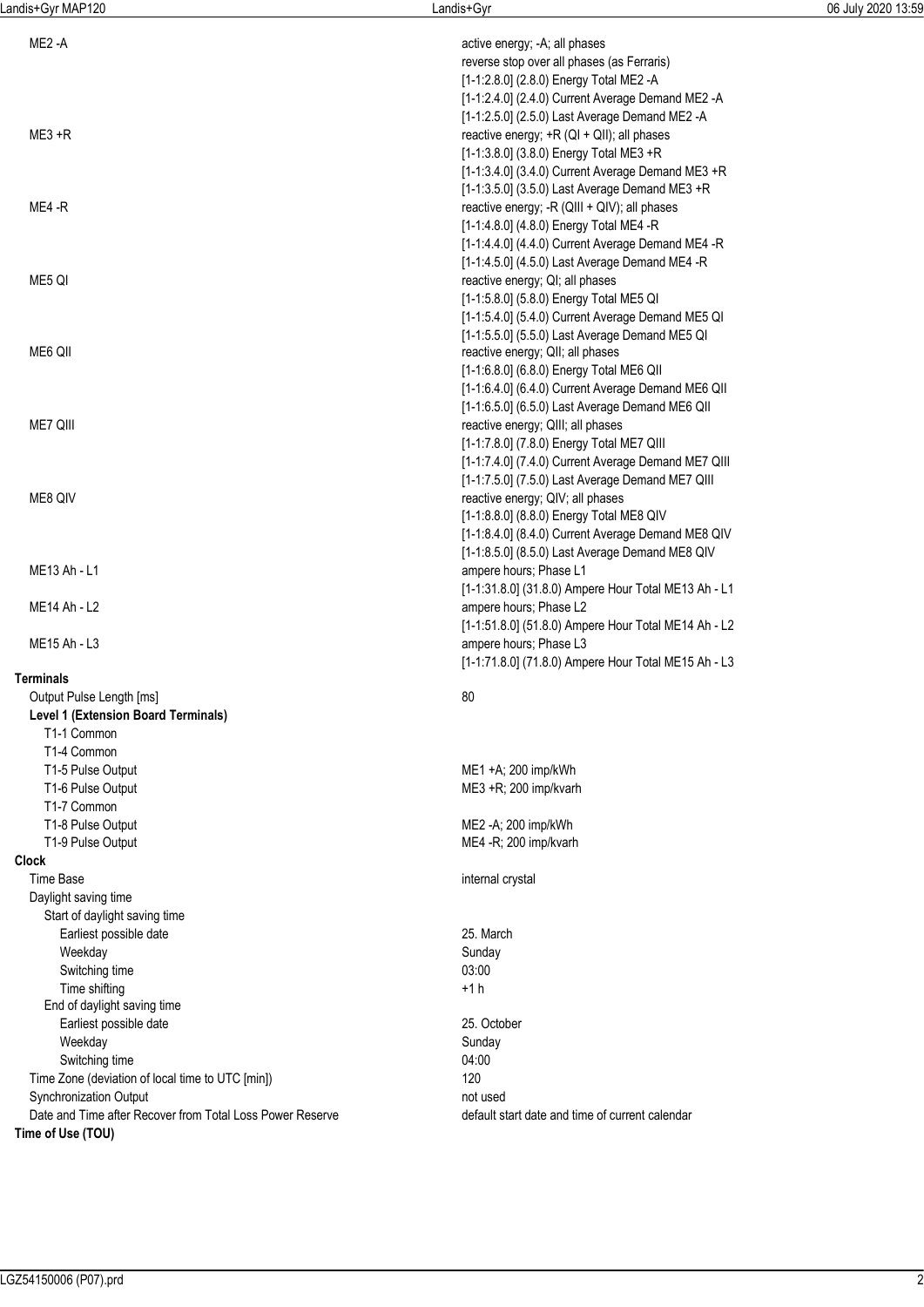| Landis+Gyr MAP120                        |                 |                         |                                  | Landis+Gyr              |                  |                         |                           |                  |                |                |                           |                |                |                |               | 06 July 2020 13:59 |
|------------------------------------------|-----------------|-------------------------|----------------------------------|-------------------------|------------------|-------------------------|---------------------------|------------------|----------------|----------------|---------------------------|----------------|----------------|----------------|---------------|--------------------|
|                                          |                 |                         |                                  |                         |                  |                         |                           |                  |                |                |                           |                |                |                |               |                    |
| Time of use (TOU)<br>Active season table |                 |                         | Tu                               |                         |                  |                         |                           |                  |                |                |                           |                |                |                |               |                    |
|                                          |                 | Mo                      |                                  | Wd                      | Th               | Fr                      | Sa                        | Su               |                |                |                           |                |                |                |               |                    |
|                                          | $01.01 - 29.02$ | 1                       | $\mathbf 1$                      | $\mathbf 1$             | 1                | $\mathbf{1}$            | 1                         | $\mathbf{1}$     |                |                |                           |                |                |                |               |                    |
|                                          | $01.03 - 30.04$ | $\boldsymbol{2}$        | $\sqrt{2}$                       | $\sqrt{2}$              | $\sqrt{2}$       | $\boldsymbol{2}$        | $\overline{\mathbf{c}}$   | $\sqrt{2}$       |                |                |                           |                |                |                |               |                    |
|                                          | $01.05 - 31.08$ | 3                       | $\sqrt{3}$                       | $\sqrt{3}$              | 3                | $\sqrt{3}$              | 3                         | $\sqrt{3}$       |                |                |                           |                |                |                |               |                    |
|                                          | $01.09 - 31.10$ | $\boldsymbol{2}$        | $\sqrt{2}$                       | $\overline{c}$          | $\sqrt{2}$       | $\overline{c}$          | $\overline{\mathbf{c}}$   | $\sqrt{2}$       |                |                |                           |                |                |                |               |                    |
|                                          | $01.11 - 31.12$ | $\mathbf{1}$            | $\mathbf{1}$                     | $\mathbf{1}$            | $\mathbf{1}$     | $\mathbf{1}$            | 1                         | $\mathbf 1$      |                |                |                           |                |                |                |               |                    |
| Passive season table                     |                 | Mo                      | Tu                               | Wd                      | Th               | Fr                      | Sa                        | Su               |                |                |                           |                |                |                |               |                    |
|                                          | $01.01 - 29.02$ | 1                       | $\mathbf{1}$                     | $\mathbf{1}$            | $\mathbf{1}$     | $\mathbf{1}$            | 1                         | $\mathbf{1}$     |                |                |                           |                |                |                |               |                    |
|                                          | $01.03 - 30.04$ | $\overline{\mathbf{c}}$ | $\sqrt{2}$                       | $\overline{\mathbf{c}}$ | $\sqrt{2}$       | $\boldsymbol{2}$        | $\overline{\mathbf{c}}$   | $\boldsymbol{2}$ |                |                |                           |                |                |                |               |                    |
|                                          | $01.05 - 31.08$ | 3                       | $\mathfrak{z}$                   | $\mathfrak{z}$          | $\sqrt{3}$       | $\mathfrak{S}$          | $\mathfrak{S}$            | $\mathfrak{S}$   |                |                |                           |                |                |                |               |                    |
|                                          | $01.09 - 31.10$ | $\boldsymbol{2}$        | $\overline{c}$                   | $\overline{\mathbf{c}}$ | $\boldsymbol{2}$ | $\overline{\mathbf{c}}$ | $\overline{\mathbf{c}}$   | $\overline{c}$   |                |                |                           |                |                |                |               |                    |
|                                          | $01.11 - 31.12$ | $\mathbf{1}$            | $\mathbf{1}$                     | $\overline{1}$          | $\mathbf{1}$     | $\mathbf{1}$            | $\mathbf{1}$              | $\mathbf{1}$     |                |                |                           |                |                |                |               |                    |
| Active day table1                        |                 | E <sub>1</sub>          | E <sub>2</sub>                   | E <sub>3</sub>          | E4               | E <sub>5</sub>          | P <sub>1</sub>            | P <sub>2</sub>   | P <sub>3</sub> | P <sub>4</sub> | P <sub>5</sub>            | K <sub>1</sub> | K <sub>2</sub> | K <sub>3</sub> | S             |                    |
|                                          | 00:00           | X                       |                                  |                         |                  |                         |                           |                  |                |                |                           |                |                |                |               |                    |
|                                          | 06:00           | $\cdot$                 | χ                                |                         |                  |                         |                           |                  |                |                |                           |                |                |                |               |                    |
|                                          | 08:00           | $\cdot$                 |                                  | χ                       |                  |                         |                           |                  |                |                |                           |                |                |                |               |                    |
|                                          | 10:00           |                         | χ                                |                         |                  |                         |                           |                  |                |                |                           |                |                |                |               |                    |
|                                          | 17:00           | ×                       | $\overline{a}$                   | χ                       |                  |                         |                           |                  |                |                |                           |                |                |                |               |                    |
|                                          | 21:00           | $\cdot$                 | х                                |                         |                  |                         |                           |                  |                |                |                           |                |                |                |               |                    |
|                                          | 23:00           | $\cdot$                 |                                  |                         |                  |                         |                           |                  |                |                |                           |                |                |                |               |                    |
| Active day table2                        |                 | Χ<br>E <sub>1</sub>     | $\overline{a}$<br>E <sub>2</sub> | E <sub>3</sub>          | E4               | E <sub>5</sub>          | $\cdot$<br>P <sub>1</sub> | P <sub>2</sub>   | P <sub>3</sub> | P <sub>4</sub> | $\cdot$<br>P <sub>5</sub> | K <sub>1</sub> | K <sub>2</sub> | K <sub>3</sub> | $\cdot$<br>S  |                    |
|                                          | 00:00           |                         |                                  |                         |                  |                         |                           |                  |                |                |                           |                |                |                |               |                    |
|                                          | 06:00           | χ                       | $\ddot{\phantom{a}}$<br>х        |                         |                  |                         |                           |                  |                |                |                           |                |                |                |               |                    |
|                                          | 08:00           | $\cdot$                 |                                  | χ                       | $\cdot$          |                         |                           |                  |                |                |                           |                |                |                |               |                    |
|                                          | 10:00           | $\cdot$                 | l,                               |                         |                  |                         |                           |                  |                |                |                           |                |                |                |               |                    |
|                                          | 18:00           | $\cdot$                 | х                                |                         |                  |                         |                           |                  |                |                |                           |                |                |                |               |                    |
|                                          |                 | $\cdot$                 | $\ddot{\phantom{0}}$             | χ                       |                  |                         |                           |                  |                |                |                           |                |                |                |               |                    |
|                                          | 22:00           | ×                       | χ                                |                         |                  |                         |                           |                  |                |                |                           |                |                |                |               |                    |
|                                          | 23:00           | Χ                       | $\ddot{\phantom{0}}$             |                         | $\cdot$          |                         |                           |                  |                |                |                           |                |                |                |               |                    |
| Active day table3                        |                 | E <sub>1</sub>          | E <sub>2</sub>                   | E <sub>3</sub>          | E4               | E <sub>5</sub>          | P1                        | P <sub>2</sub>   | P <sub>3</sub> | P <sub>4</sub> | P <sub>5</sub>            | K1             | K <sub>2</sub> | K <sub>3</sub> | S             |                    |
|                                          | 00:00           | χ                       | $\ddot{\phantom{a}}$             |                         |                  |                         |                           |                  |                |                |                           |                |                |                |               |                    |
|                                          | 07:00           |                         | X                                |                         |                  |                         |                           |                  |                |                |                           |                |                |                |               |                    |
|                                          | 08:00           |                         |                                  | χ                       |                  |                         |                           |                  |                |                |                           |                |                |                |               |                    |
|                                          | 11:00           |                         | χ                                |                         |                  |                         |                           |                  |                |                |                           |                |                |                |               |                    |
|                                          | 20:00           | $\cdot$                 |                                  | X                       |                  |                         |                           |                  |                |                |                           |                |                |                |               |                    |
|                                          | 23:00           | $\cdot$                 | χ                                |                         |                  |                         |                           |                  |                |                |                           |                |                |                |               |                    |
| Passive day table1                       |                 | E <sub>1</sub>          | E <sub>2</sub>                   | E <sub>3</sub>          | E4               | E <sub>5</sub>          | P <sub>1</sub>            | P2               | P <sub>3</sub> | P <sub>4</sub> | P <sub>5</sub>            | K <sub>1</sub> | K <sub>2</sub> | K <sub>3</sub> | ${\mathbb S}$ |                    |
|                                          | 00:00           | χ                       |                                  |                         |                  |                         |                           |                  |                |                |                           |                |                |                |               |                    |
|                                          | 06:00           | $\cdot$                 | χ                                |                         |                  |                         |                           |                  |                |                |                           |                |                |                |               |                    |
|                                          | 08:00           | $\cdot$                 |                                  | X                       |                  |                         |                           |                  |                |                |                           |                |                |                |               |                    |
|                                          | 10:00           | $\cdot$                 | X                                |                         |                  |                         |                           |                  |                |                |                           |                |                |                |               |                    |
|                                          | 17:00           | $\cdot$                 | $\ddot{\phantom{a}}$             | χ                       |                  |                         |                           |                  |                |                |                           |                |                |                |               |                    |
|                                          | 21:00           | $\cdot$                 | х                                |                         |                  |                         |                           |                  |                |                |                           |                |                |                |               |                    |
|                                          | 23:00           | X                       | $\blacksquare$                   |                         |                  |                         |                           |                  |                |                |                           |                |                |                |               |                    |
| Passive day table2                       |                 | E <sub>1</sub>          | E <sub>2</sub>                   | E <sub>3</sub>          | E4               | E <sub>5</sub>          | P <sub>1</sub>            | P <sub>2</sub>   | P <sub>3</sub> | P <sub>4</sub> | P <sub>5</sub>            | K <sub>1</sub> | K <sub>2</sub> | K <sub>3</sub> | S             |                    |
|                                          | 00:00           | $\pmb{\mathsf{X}}$      | $\ddot{\phantom{a}}$             |                         |                  |                         |                           |                  |                |                |                           |                |                |                |               |                    |
|                                          | 06:00           |                         | χ                                |                         |                  |                         |                           |                  |                |                |                           |                |                |                |               |                    |
|                                          | 08:00           | $\cdot$                 | $\ddot{\phantom{a}}$             | x                       |                  |                         |                           |                  |                |                |                           |                |                |                |               |                    |
|                                          | 10:00           | $\cdot$                 | χ                                |                         |                  |                         |                           |                  |                |                |                           |                |                |                |               |                    |
|                                          | 18:00           | $\cdot$                 | $\cdot$                          | χ                       |                  |                         |                           |                  |                |                |                           |                |                |                |               |                    |
|                                          | 22:00           | ×                       | X                                |                         |                  |                         |                           |                  |                |                |                           |                |                |                |               |                    |
|                                          | 23:00           | Χ                       | $\cdot$                          |                         |                  |                         |                           |                  |                |                |                           |                |                |                |               |                    |
| Passive day table3                       |                 | E <sub>1</sub>          | E <sub>2</sub>                   | E <sub>3</sub>          | E4               | E <sub>5</sub>          | P <sub>1</sub>            | P <sub>2</sub>   | P <sub>3</sub> | P4             | P <sub>5</sub>            | K <sub>1</sub> | K <sub>2</sub> | K <sub>3</sub> | S             |                    |
|                                          | 00:00           | χ                       | $\overline{a}$                   |                         |                  |                         |                           |                  |                |                |                           |                |                |                |               |                    |
|                                          | 06:00           | $\cdot$                 | X                                |                         |                  |                         |                           |                  |                |                |                           |                |                |                |               |                    |
|                                          | 08:00           | $\cdot$                 |                                  | Χ                       |                  |                         |                           |                  |                |                |                           |                |                |                |               |                    |
|                                          | 11:00           | $\cdot$                 | X                                |                         |                  |                         |                           |                  |                |                |                           |                |                |                |               |                    |
|                                          | 20:00           |                         |                                  | Χ                       |                  |                         |                           |                  |                |                |                           |                |                |                |               |                    |
|                                          | 23:00           | χ                       |                                  |                         |                  |                         |                           |                  |                |                |                           |                |                |                |               |                    |
|                                          |                 |                         |                                  |                         |                  |                         |                           |                  |                |                |                           |                |                |                |               |                    |

Special days **Active Day Table** 3. Active Day Table

Calendar name active 3tariff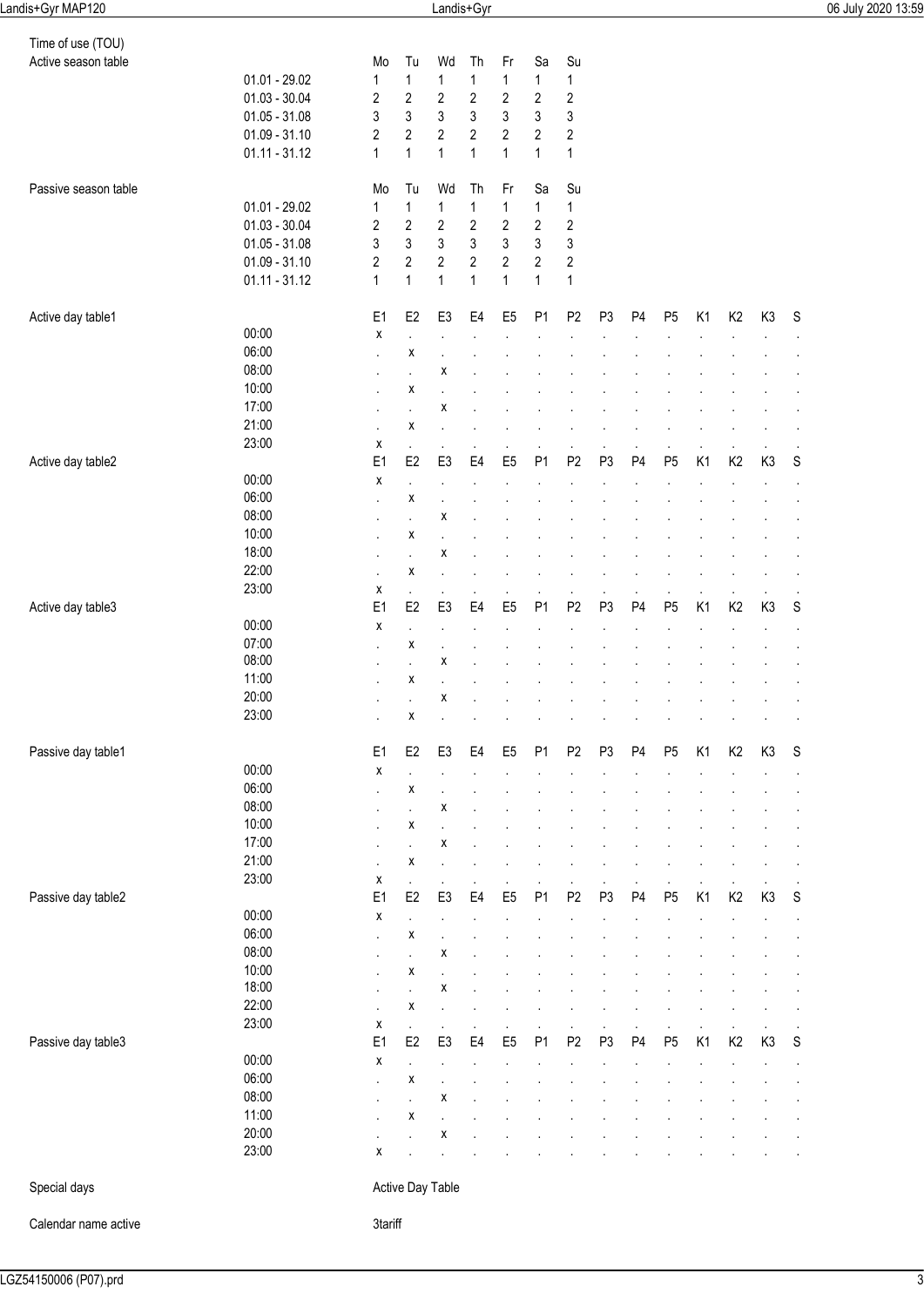Calendar name passive 3tariff Activation time not defined Emergency script **End and E1 E2 E3 E4 E5 P1 P2 P3 P4 P5 K1 K2 K3 S**  . . . . . . . . . . . . . . Control Table Active Control Sources Time of Use Demand Monitoring Control Table - Communication Input 1 -/ -> - - - - - - - - - - - - - - - - - - - - - - - - Communication Input 2 -/ -> Communication Input 3 Communication Input 4 Communication Input 5  $\blacksquare$  Communication Input 6  $\blacksquare$ Communication Input 7 -/ -> - - - - - - - - - - - - - - - - - - - - - - - - Communication Input 8 -/ -> - Clock invalid -/ -> - - - - - - - - - - - - - - - - - - - - - - - - - - - Overvoltage L1 -/ -> - - - - - - - - - - - - - - - - - - - - - - - - Overvoltage L2 -/ -> - - - - - - - - - - - - - - - - - - - - - - - - Overvoltage L3 -/ -> - - - - - - - - - - - - - - - - - - - - - - - - Undervoltage L1 -/ -> - - - - - - - - - - - - - - - - - - - - - - - - Undervoltage L2 -/ -> - - - - - - - - - - - - - - - - - - - - - - - - Undervoltage L3 -/ -> - - - - - - - - - - - - - - - - - - - - - - - - Phase Fail L1 -/ -> - - - - - - - - - - - - - - - - - - - - - - - - Phase Fail L2 -/ -> - - - - - - - - - - - - - - - - - - - - - - - - Phase Fail L3 -/ -> - - - - - - - - - - - - - - - - - - - - - - - - - Phase Sequence Reversal and the set of the set of  $-/-$ Strong DC Field Detection -/ -> - - - - - - - - - - - - - - - - - - - - - - - - Front Cover Removal -/ -> - - - - - - - - - - - - - - - - - - - - - - - - Terminal Cover Removal and the state of the state of  $-1$  -  $-1$ Negative active Energy Flow L1 and the state of the state of  $-/-$ Negative active Energy Flow L2  $-/- > - - - - - - - - - - - - - - - - - - - - - - - - - -$ Negative active Energy Flow L3 -/ -> - TOU-E1 -- -> 1 - - - - - - - - - - - - - - - - - - - - - - - TOU-E2 -- -> - 1 - - - - - - - - - - - - - - - - - - - - - - TOU-E3 -- -> - - 1 1 - - - - - - - - - - - - - - - - - - - - TOU-E4 -- -> - - - - - - - - - - - - - - - - - - - - - - - - TOU-E5 -- -> - - - - - - - - - - - - - - - - - - - - - - - - TOU-P1 -- -> - - - - - - - - - - - - - - - - - - - - - - - - TOU-P2 -- -> - - - - - - - - - - - - - - - - - - - - - - - - TOU-P3 -- -> - - - - - - - - - - - - - - - - - - - - - - - - TOU-P4 -- -> - - - - - - - - - - - - - - - - - - - - - - - - TOU-P5 -- -> - - - - - - - - - - - - - - - - - - - - - - - - TOU-K1 -- -> - - - - - - - - - - - - - - - - - - - - - - - - TOU-K2 -- -> - - - - - - - - - - - - - - - - - - - - - - - - TOU-K3 -- -> - - - - - - - - - - - - - - - - - - - - - - - - TOU-S -- -> - - - - - - - - - - - - - - - - - - - - - - - - - Inverter - - - - - - - - - - - - - - - - - - - - - - - - - CS1 PIK <- -- - - 1 1 - - - - - - - - - - - - - - - - - - - - CS2 POLUPIK <- -- - 1 - - - - - - - - - - - - - - - - - - - - - - CS3 NOCH <- -- 1 - - - - - - - - - - - - - - - - - - - - - - - CS4 <- -- - - - - - - - - - - - - - - - - - - - - - - - - CS5 <- -- - - - - - - - - - - - - - - - - - - - - - - - -

CS6 <- -- - - - - - - - - - - - - - - - - - - - - - - - -

Landis+Gyr MAP120 Landis+Gyr 06 July 2020 13:59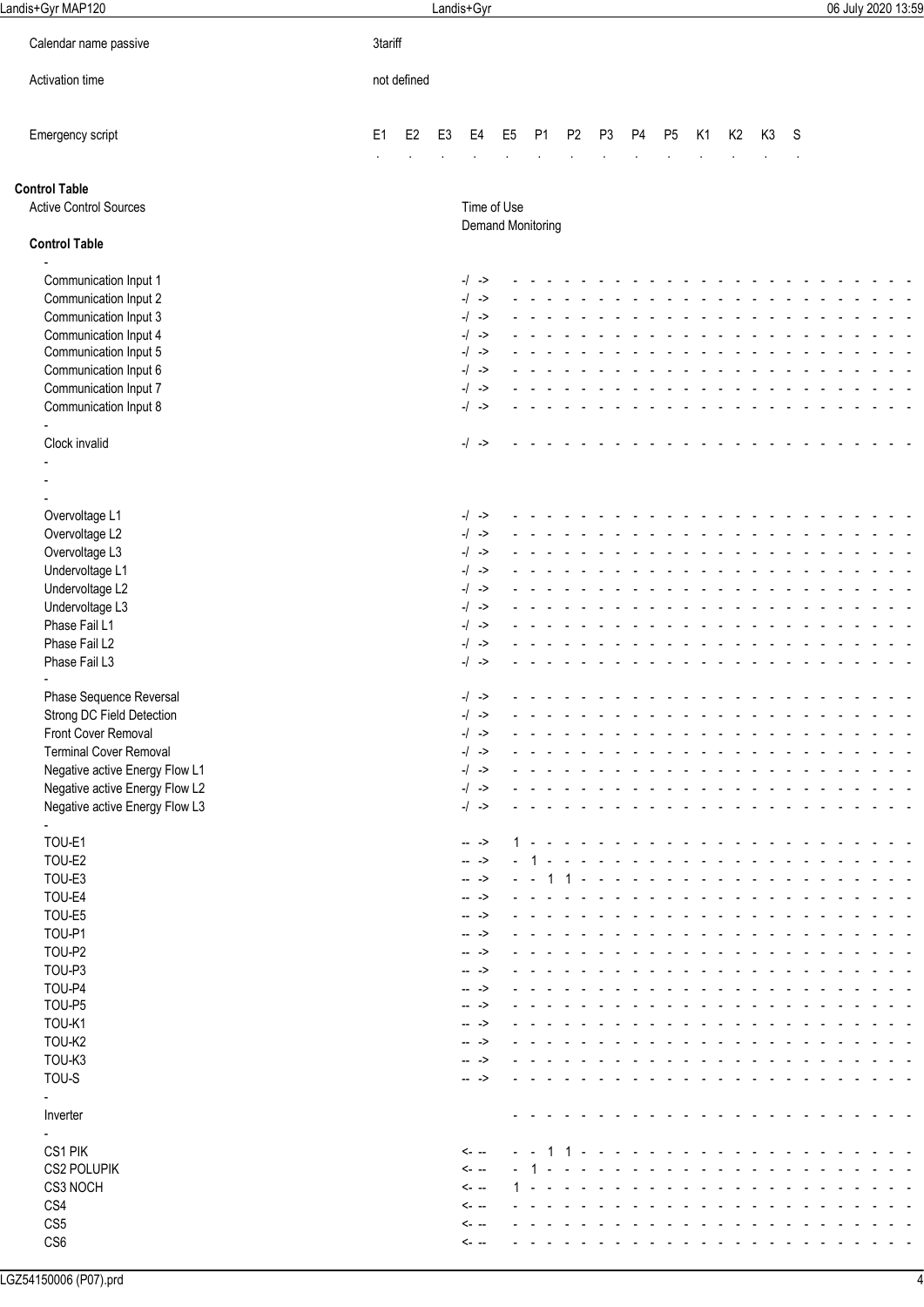| CS7                                           | $\leftarrow$ $-$<br>in the second terms of the second terms of the second terms of the second terms of the second terms of the second terms.                                                                                                                                                                                                                             |
|-----------------------------------------------|--------------------------------------------------------------------------------------------------------------------------------------------------------------------------------------------------------------------------------------------------------------------------------------------------------------------------------------------------------------------------|
| CS8                                           | and the state of the state of the state of the state of the state of the state of the state of the state of the<br>$\leftarrow$ $\sim$<br>the state of the state of the state of the state of the state of the state of the state of the state of the state of the state of the state of the state of the state of the state of the state of the state of the state of t |
| CS9                                           | distribution di constitution de la constitution de la constitution de la constitution de la constitution de la<br>$\leftarrow$ $\sim$                                                                                                                                                                                                                                    |
| <b>CS10</b>                                   | $\leftarrow$ $\sim$                                                                                                                                                                                                                                                                                                                                                      |
| <b>CS11</b>                                   | de la caractería de la caractería de la caractería<br>$\leftarrow$ $-$                                                                                                                                                                                                                                                                                                   |
| <b>CS12</b>                                   | $\leftarrow$ $\sim$                                                                                                                                                                                                                                                                                                                                                      |
| <b>CS13</b>                                   | $\leftarrow$ $\sim$                                                                                                                                                                                                                                                                                                                                                      |
| <b>CS14</b>                                   | $\leftarrow$ $\sim$                                                                                                                                                                                                                                                                                                                                                      |
| <b>CS15</b>                                   | <u>. In the second contract of the second contract of the second contract of the second contract of the second contract of the second contract of the second contract of the second contract of the second contract of the secon</u><br>$\leftarrow$ $\sim$                                                                                                              |
| <b>CS16</b>                                   | .<br>$\leftarrow$ $\sim$                                                                                                                                                                                                                                                                                                                                                 |
| <b>Integration and Capture Period Control</b> |                                                                                                                                                                                                                                                                                                                                                                          |
| <b>Integration Period</b>                     |                                                                                                                                                                                                                                                                                                                                                                          |
|                                               | 30 min                                                                                                                                                                                                                                                                                                                                                                   |
| Integration Period                            |                                                                                                                                                                                                                                                                                                                                                                          |
| Detent Time:                                  | 18 seconds                                                                                                                                                                                                                                                                                                                                                               |
| <b>Energy Registers</b>                       |                                                                                                                                                                                                                                                                                                                                                                          |
| ER <sub>1</sub>                               | ME1 +A (primary); CS1 PIK; rate number 1                                                                                                                                                                                                                                                                                                                                 |
|                                               | Time integration period - standard                                                                                                                                                                                                                                                                                                                                       |
|                                               | [1-1:1.8.1] (1.8.1) Energy ME1 +A                                                                                                                                                                                                                                                                                                                                        |
| ER <sub>2</sub>                               | ME1 +A (primary); CS2 POLUPIK; rate number 2                                                                                                                                                                                                                                                                                                                             |
|                                               | Time integration period - standard                                                                                                                                                                                                                                                                                                                                       |
|                                               | [1-1:1.8.2] (1.8.2) Energy ME1 +A                                                                                                                                                                                                                                                                                                                                        |
| ER <sub>3</sub>                               | ME1 +A (primary); CS3 NOCH; rate number 3                                                                                                                                                                                                                                                                                                                                |
|                                               | Time integration period - standard                                                                                                                                                                                                                                                                                                                                       |
|                                               | [1-1:1.8.3] (1.8.3) Energy ME1 +A                                                                                                                                                                                                                                                                                                                                        |
| ER4                                           | ME2 - A (primary); CS1 PIK; rate number 1                                                                                                                                                                                                                                                                                                                                |
|                                               | Time integration period - standard                                                                                                                                                                                                                                                                                                                                       |
|                                               | [1-1:2.8.1] (2.8.1) Energy ME2 -A                                                                                                                                                                                                                                                                                                                                        |
| ER <sub>5</sub>                               | ME2 -A (primary); CS2 POLUPIK; rate number 2                                                                                                                                                                                                                                                                                                                             |
|                                               | Time integration period - standard                                                                                                                                                                                                                                                                                                                                       |
|                                               | [1-1:2.8.2] (2.8.2) Energy ME2 -A                                                                                                                                                                                                                                                                                                                                        |
| ER <sub>6</sub>                               | ME2 -A (primary); CS3 NOCH; rate number 3                                                                                                                                                                                                                                                                                                                                |
|                                               | Time integration period - standard                                                                                                                                                                                                                                                                                                                                       |
|                                               | [1-1:2.8.3] (2.8.3) Energy ME2 -A                                                                                                                                                                                                                                                                                                                                        |
| ER7                                           | ME3 +R (primary); CS1 PIK; rate number 1                                                                                                                                                                                                                                                                                                                                 |
|                                               | Time integration period - standard                                                                                                                                                                                                                                                                                                                                       |
|                                               | [1-1:3.8.1] (3.8.1) Energy ME3 +R                                                                                                                                                                                                                                                                                                                                        |
| ER8                                           | ME3 +R (primary); CS2 POLUPIK; rate number 2                                                                                                                                                                                                                                                                                                                             |
|                                               | Time integration period - standard                                                                                                                                                                                                                                                                                                                                       |
|                                               | [1-1:3.8.2] (3.8.2) Energy ME3 +R                                                                                                                                                                                                                                                                                                                                        |
| ER <sub>9</sub>                               | ME3 +R (primary); CS3 NOCH; rate number 3                                                                                                                                                                                                                                                                                                                                |
|                                               | Time integration period - standard                                                                                                                                                                                                                                                                                                                                       |
|                                               | [1-1:3.8.3] (3.8.3) Energy ME3 +R                                                                                                                                                                                                                                                                                                                                        |
| ER10                                          | ME4 -R (primary); CS1 PIK; rate number 1                                                                                                                                                                                                                                                                                                                                 |
|                                               | Time integration period - standard                                                                                                                                                                                                                                                                                                                                       |
|                                               | [1-1:4.8.1] (4.8.1) Energy ME4 -R                                                                                                                                                                                                                                                                                                                                        |
| <b>ER11</b>                                   | ME4 -R (primary); CS2 POLUPIK; rate number 2                                                                                                                                                                                                                                                                                                                             |
|                                               | Time integration period - standard                                                                                                                                                                                                                                                                                                                                       |
|                                               | [1-1:4.8.2] (4.8.2) Energy ME4 -R                                                                                                                                                                                                                                                                                                                                        |
| ER <sub>12</sub>                              | ME4 -R (primary); CS3 NOCH; rate number 3                                                                                                                                                                                                                                                                                                                                |
|                                               | Time integration period - standard                                                                                                                                                                                                                                                                                                                                       |
|                                               | [1-1:4.8.3] (4.8.3) Energy ME4 -R                                                                                                                                                                                                                                                                                                                                        |
| Energy Register 15/16                         | as free assignable energy registers                                                                                                                                                                                                                                                                                                                                      |
| <b>ER17</b>                                   | ME1 +A (primary); always active; rate number 0                                                                                                                                                                                                                                                                                                                           |
|                                               | Time integration period - capture period delta value (tm1)                                                                                                                                                                                                                                                                                                               |
|                                               | [1-1:1.29.0] (1.29.0) Energy ME1 +A                                                                                                                                                                                                                                                                                                                                      |
| ER <sub>18</sub>                              | ME2 -A (primary); always active; rate number 0                                                                                                                                                                                                                                                                                                                           |
|                                               | Time integration period - capture period delta value (tm1)                                                                                                                                                                                                                                                                                                               |
|                                               | [1-1:2.29.0] (2.29.0) Energy ME2 -A                                                                                                                                                                                                                                                                                                                                      |
|                                               |                                                                                                                                                                                                                                                                                                                                                                          |
| <b>ER19</b>                                   | ME3 +R (primary); always active; rate number 0                                                                                                                                                                                                                                                                                                                           |
|                                               | Time integration period - capture period delta value (tm1)                                                                                                                                                                                                                                                                                                               |
|                                               | [1-1:3.29.0] (3.29.0) Energy ME3 +R                                                                                                                                                                                                                                                                                                                                      |
| <b>ER20</b>                                   | ME4 -R (primary); always active; rate number 0                                                                                                                                                                                                                                                                                                                           |
|                                               | Time integration period - capture period delta value (tm1)                                                                                                                                                                                                                                                                                                               |
|                                               | [1-1:4.29.0] (4.29.0) Energy ME4 -R                                                                                                                                                                                                                                                                                                                                      |
| <b>Maximum Demand</b>                         |                                                                                                                                                                                                                                                                                                                                                                          |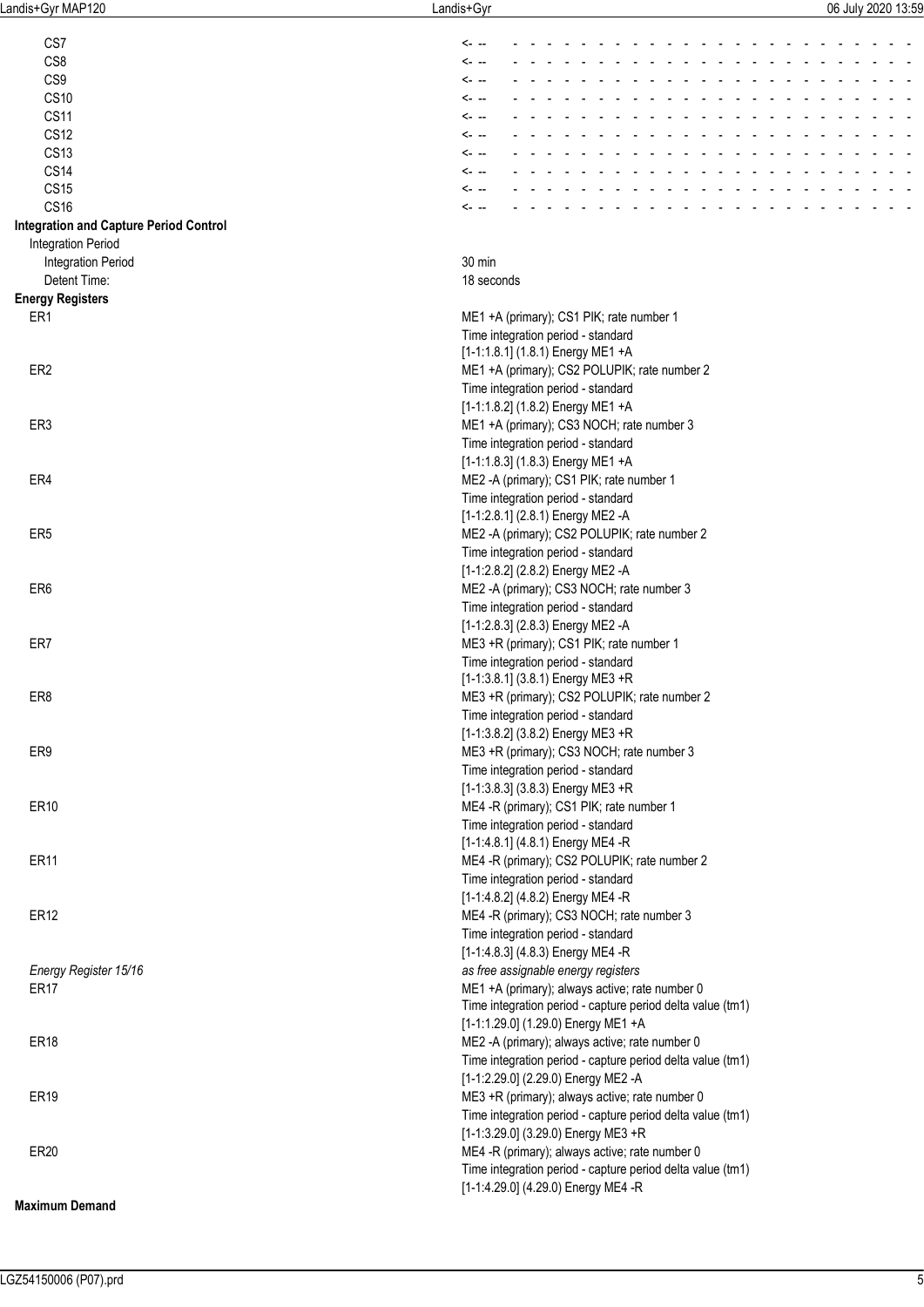| Landis+Gyr MAP120                            | Landis+Gyr                                           | 06 July 2020 13:59 |
|----------------------------------------------|------------------------------------------------------|--------------------|
| MDR1                                         | ME1 +A; always active; rate number 0                 |                    |
|                                              | [1-1:1.6.0] (1.6.0) Maximum Demand ME1 +A            |                    |
|                                              | [1-1:1.2.0] (1.2.0) Cumulative Maximum Demand ME1 +A |                    |
| MDR <sub>2</sub>                             | ME1 +A; CS1 PIK; rate number 1                       |                    |
|                                              | [1-1:1.6.1] (1.6.1) Maximum Demand ME1 +A            |                    |
|                                              | [1-1:1.2.1] (1.2.1) Cumulative Maximum Demand ME1 +A |                    |
| <b>Operating Time Registers</b>              |                                                      |                    |
| OTR <sub>0</sub>                             | always active                                        |                    |
|                                              | Time integration period - standard                   |                    |
|                                              | [0-0:C.8.0] (C.8.0) Operating Time Total             |                    |
| OTR1                                         | CS1 PIK; rate number 1                               |                    |
|                                              | Time integration period - standard                   |                    |
|                                              |                                                      |                    |
|                                              | [0-0:C.8.1] (C.8.1) Operating Time                   |                    |
| OTR <sub>2</sub>                             | CS2 POLUPIK; rate number 2                           |                    |
|                                              | Time integration period - standard                   |                    |
|                                              | [0-0:C.8.2] (C.8.2) Operating Time                   |                    |
| OTR <sub>3</sub>                             | CS3 NOCH; rate number 3                              |                    |
|                                              | Time integration period - standard                   |                    |
|                                              | [0-0:C.8.3] (C.8.3) Operating Time                   |                    |
| <b>Instantaneous Values</b>                  |                                                      |                    |
| Reference for Phase Current Angle            | each phase current referenced to its phase voltage   |                    |
| Calculation of Phase Current Angle           | according to ANSI standard                           |                    |
| Format of instantaneous power                | signed                                               |                    |
| <b>Arrows in Display</b>                     |                                                      |                    |
| Arrow 1: Static Control Signal               | CS1 PIK                                              |                    |
| Arrow 1: Flashing Arrow Control Signal       | not used                                             |                    |
| Arrow 2: Static Control Signal               | <b>CS2 POLUPIK</b>                                   |                    |
| Arrow 2: Flashing Arrow Control Signal       | not used                                             |                    |
| Arrow 3: Static Control Signal               | CS3 NOCH                                             |                    |
| Arrow 3: Flashing Arrow Control Signal       | not used                                             |                    |
| Arrow 4: Static Control Signal               | not used                                             |                    |
| Arrow 4: Flashing Arrow Control Signal       | not used                                             |                    |
| Arrow 5: Static Control Signal               | not used                                             |                    |
| Arrow 5: Flashing Arrow Control Signal       | not used                                             |                    |
| Arrow 6: Static Control Signal               | not used                                             |                    |
| Arrow 6: Flashing Arrow Control Signal       | not used                                             |                    |
| Arrow 7: Static Control Signal               | not used                                             |                    |
| Arrow 7: Flashing Arrow Control Signal       | not used                                             |                    |
| Arrow 8: Static Control Signal               | not used                                             |                    |
| Arrow 8: Flashing Arrow Control Signal       | not used                                             |                    |
| Arrow 9: Static Control Signal               | not used                                             |                    |
| Arrow 9: Flashing Arrow Control Signal       | reset lock active                                    |                    |
| Arrow 10: Static Control Signal              | not used                                             |                    |
| Arrow 10: Flashing Arrow Control Signal      | Clock invalid                                        |                    |
| Arrow 11: Static Control Signal              | set mode active                                      |                    |
| Arrow 11: Flashing Arrow Control Signal      | not used                                             |                    |
| Arrow 12: Static Control Signal              | test mode active                                     |                    |
| Arrow 12: Flashing Arrow Control Signal      | not used                                             |                    |
| <b>Billing Period Reset</b>                  |                                                      |                    |
| Locking Duration (for each source) [minutes] | 1                                                    |                    |
| Reset Locking Type                           | over all communication channels (as ZMB)             |                    |
| Reset Trigger Button R                       | yes                                                  |                    |
| <b>Billing Period Reset</b>                  | begin of every month at 00:00                        |                    |
| Reset Recovery after Power Fail              | last billing period reset                            |                    |
| <b>Stored Values</b>                         |                                                      |                    |
| Index Type                                   | same as reset month                                  |                    |
| Index Length                                 | always 2 digits (01,02  99)                          |                    |
| Sorting in Display and IEC-Readout           | most recent value first                              |                    |
| Time and Date of Last Reset                  | date only                                            |                    |
| Units of Stored Values in IEC-Readout        | not included                                         |                    |
|                                              |                                                      |                    |
|                                              |                                                      |                    |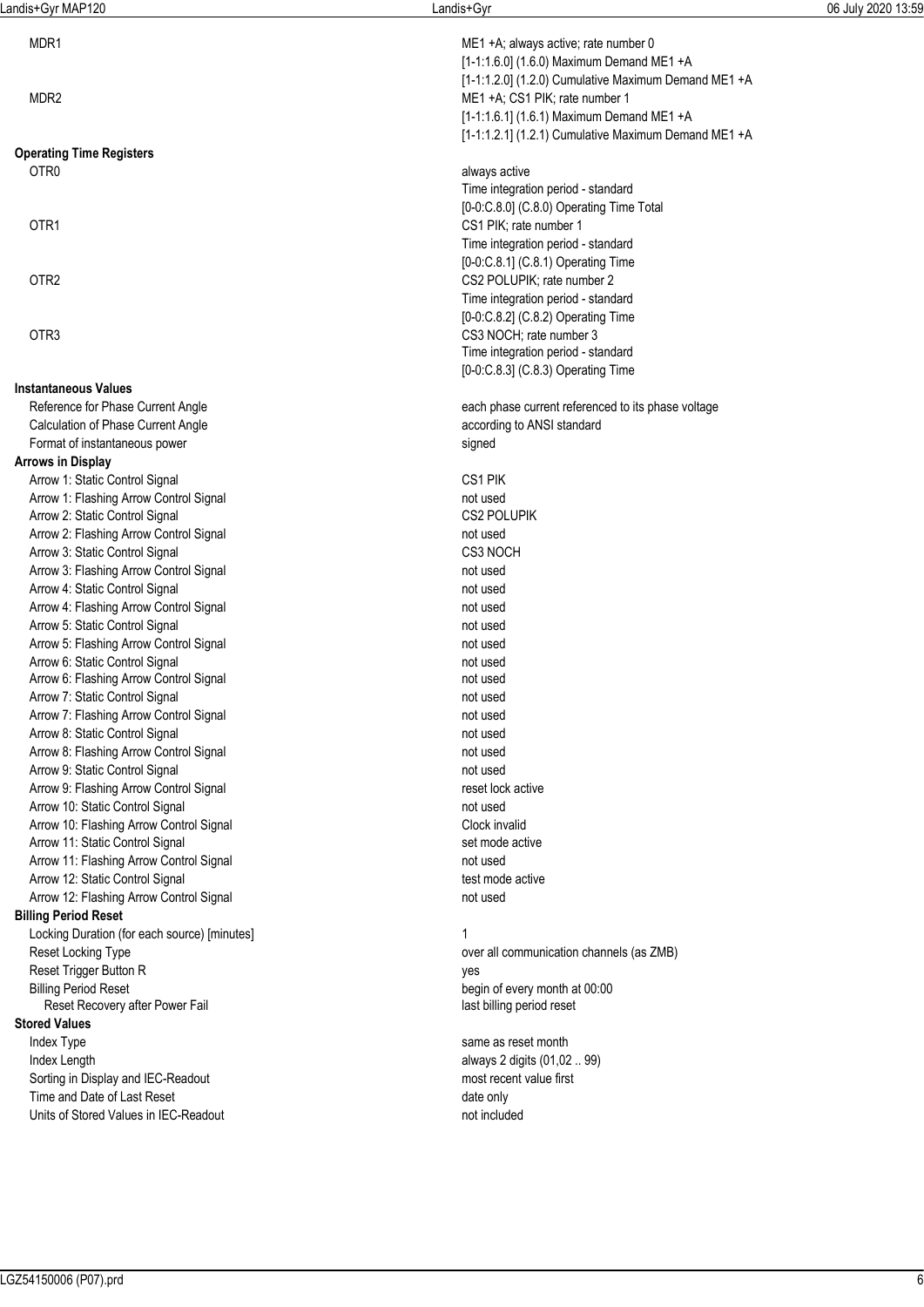## Registers Captured in Stored Value Profile

| 0-0:1.0.0     | Time and Date       |
|---------------|---------------------|
| $1-0:0.1.0$   | Reset Counter       |
| $1 - 1:1.8.1$ | Energy ME1 +A       |
| $1 - 1:1.8.2$ | Energy ME1 +A       |
| $1 - 1:1.8.3$ | Energy ME1 +A       |
| $1 - 1:2.8.1$ | Energy ME2 - A      |
| $1-1:2.8.2$   | Energy ME2 - A      |
| $1 - 1:2.8.3$ | Energy ME2 - A      |
| $1 - 1:3.8.1$ | Energy ME3 +R       |
| $1 - 1:3.8.2$ | Energy ME3 +R       |
| $1 - 1:3.8.3$ | Energy ME3 +R       |
| $1 - 1:4.8.1$ | Energy ME4 -R       |
| $1-1:4.8.2$   | Energy ME4 -R       |
| $1 - 1:4.8.3$ | Energy ME4 -R       |
| $1 - 1:1.8.0$ | Energy Total ME1 +A |
| $1 - 1:2.8.0$ | Energy Total ME2 -A |
| $1 - 1:3.8.0$ | Energy Total ME3 +R |
| $1 - 1:4.8.0$ | Energy Total ME4 -R |
| 12            | (max. 53)           |
|               |                     |

|                         | ີ                       |
|-------------------------|-------------------------|
| for each entry          |                         |
| with seconds [hh:mm:ss] |                         |
| $0 - 0:1.0.0$           | Time and Date           |
| $0 - 0$ :C.240.12       | <b>EDIS Status</b>      |
| $1 - 1:1.8.0$           | Energy Total ME1 +A     |
| $1-1:2.8.0$             | Energy Total ME2 -A     |
| $1 - 1:3.8.0$           | Energy Total ME3 +R     |
| $1 - 1:4.8.0$           | Energy Total ME4 -R     |
| $1 - 1:1.29.0$          | Energy ME1 +A           |
| $1-1:2.29.0$            | Energy ME2 - A          |
| 1-1:3.29.0              | Energy ME3 +R           |
| $1 - 1:4.29.0$          | Energy ME4 -R           |
| $1 - 1:32.5.0$          | Voltage L1              |
| $1 - 1:52.5.0$          | Voltage L2              |
| $1 - 1:72.5.0$          | Voltage L3              |
| $1 - 1:31.5.0$          | <b>Phase Current L1</b> |
| 1-1:51.5.0              | Phase Current L2        |
| $1 - 1:71.5.0$          | Phase Current L3        |
| 11000                   | $(201 \text{ days})$    |

Strong DC Field Detection [1-1:P.98.129] Strong DC Field Detection Registered in the contract of the contract of the dedicated Event Log with Snapshot Front Cover Removal [1-1:P.98.130] Front Cover Removal Registered in **Network** Event Log with Snapshot Terminal Cover Removal [1-1:P.98.131] Terminal Cover Removal Registered in the contract of the contract of the dedicated Event Log with Snapshot Phase Sequence Reversal **Figure 2.12-1:P.98.136]** Phase Sequence Reversal Registered in the contract of the contract of the dedicated Event Log with Snapshot Negative Active Energy Flow **Energy Flow** [1-1:P.98.137] Negatice Active Energy Flow Registered in the contract of the contract of the dedicated Event Log with Snapshot

Registered in Event Log

### Load Profile

Length of EDIS Status Register in Load Profile two bytes First Entry of Day at midnight

Meaning of Daylight Saving Status Bit in Edis Status Register and the state (set during whole daylight saving time)

Triggers of Operational Indication Status Bit (4)

Output of Time Stamp and Status in dlms Profiles

Format of Timestamp in R5 / R6 Commands

Registers Captured in Load Profile

Entries captured (304 days) and the state of the 14896 (304 days) Capture Period Control **Integration Period** Control **Integration Period** Diagnostic Events Fraud Detection Integrated occurence duration 10 s Minimum Current 0.5 A Integrated occurence duration 10 s Power Quality Monitoring Overvoltage  $[0-0.127.0.0*0]$  Overvoltage Overvoltage Threshold 120 % (70 V) Integrated occurence duration 10 s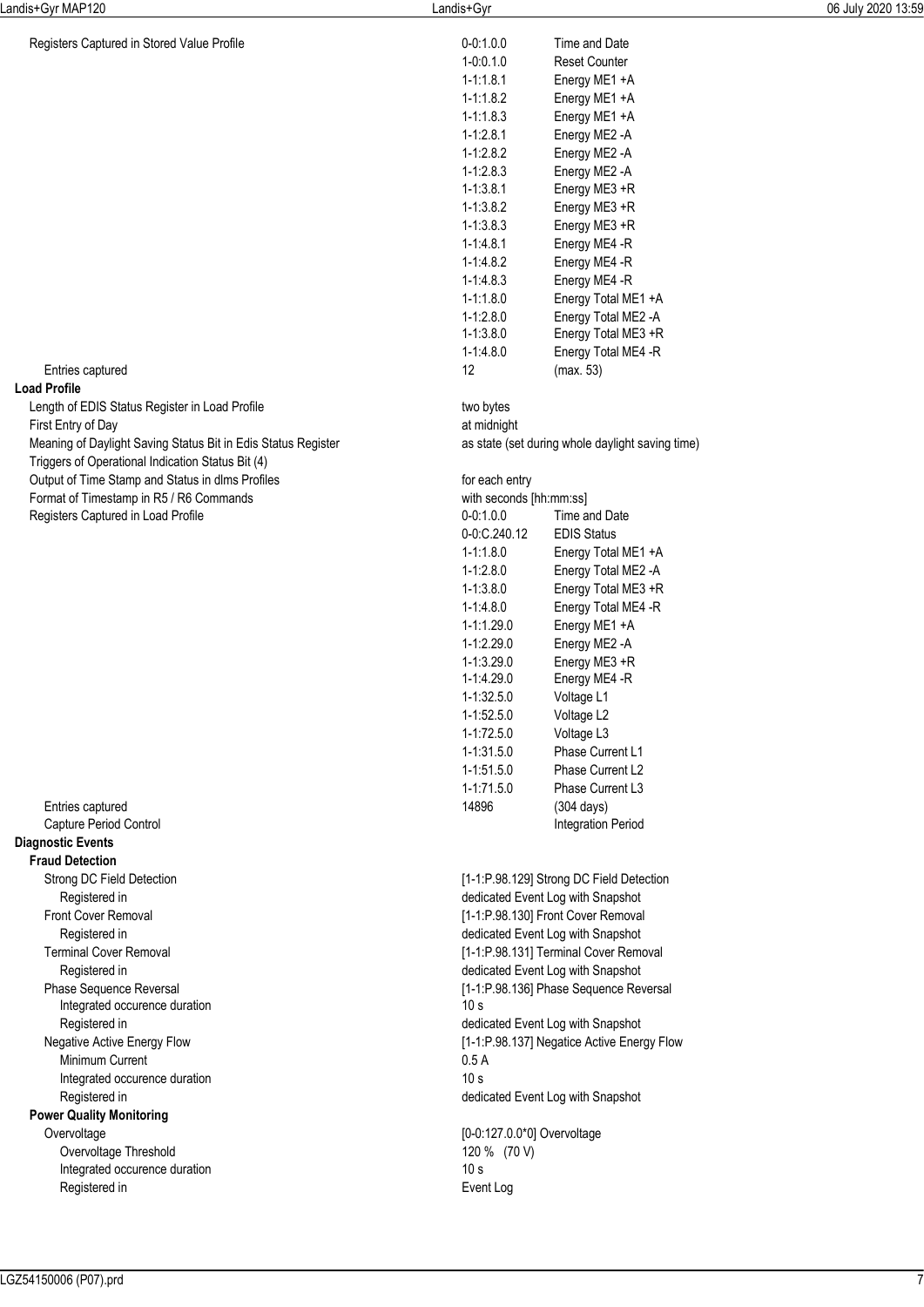Undervoltage **[0-0:127.0.0\*0]** Undervoltage Undervoltage Threshold 80 % (46 V) Integrated occurence duration 10 s Registered in Event Log Phase Fail **Phase Fail Phase Fail Phase Fail Phase Fail Phase Fail Phase Fail Phase Fail Phase Fail** Integrated occurence duration 2 s Registered in Event Log Power Down **Figure 2012** Power Down **Figure 2012 Power Down Figure 2014 Power Down** Registered in Event Log Voltage Quality **Contains a Contract Contains a Contract Contract Contract Contract Contract Contract Contract Contract Contract Contract Contract Contract Contract Contract Contract Contract Contract Contract Contract Con** Lower Voltage Limit 60% (29 V) Minimum Qualification Voltage 80% (46 V) Maximum Qualification Voltage 110% (64 V) Upper Voltage Limit 115% (67 V) Integrated occurence duration 10 s Demand Monitoring

### Event Log

Format of Timestamp in R5 / R6 Commands with seconds [hh:mm:ss] Sorting in Display and IEC-Readout most recent value first Trigger Sources (event appears) (2) All Energy Registers Cleared

Control Input of Event 13 not used

Registered in dedicated Event Log with Snapshot Format of Snapshot Buffer with instantaneous values (Ux, Ix, Power Factor) Registers captured in dedicated Log 1-1:1.8.0 Energy Total ME1 +A 1-1:2.8.0 Energy Total ME2 -A (3) Stored Values and/or Load Profile cleared (4) Event Log cleared (5) Battery Voltage Low (8) Billing Period Reset (9) Daylight Saving Time Enabled or Disabled (10) Clock Adjusted (Old Time/Date) (11) Clock Adjusted (New Time/Date) (17) Undervoltage L1 (18) Undervoltage L2 (19) Undervoltage L3 (20) Overvoltage L1 (21) Overvoltage L2 (22) Overvoltage L3 (23) Power Down (24) Power Up (45) Error Register cleared (49) Missing Voltage L1 (51) Missing Voltage L3 (59) All Registers cleared (66) Clock Invalid (75) Measuring System Memory Error (76) Time Base Flag Error (80) MMI Board Error (89) Start-up sequence invalid (93) General System Error (94) Communication Locked (95) EEPROM Identifier Wrong (104) One or more Count Registers cleared (106) Alert Occurred (128) Energy Registers cleared (135) Front Cover opened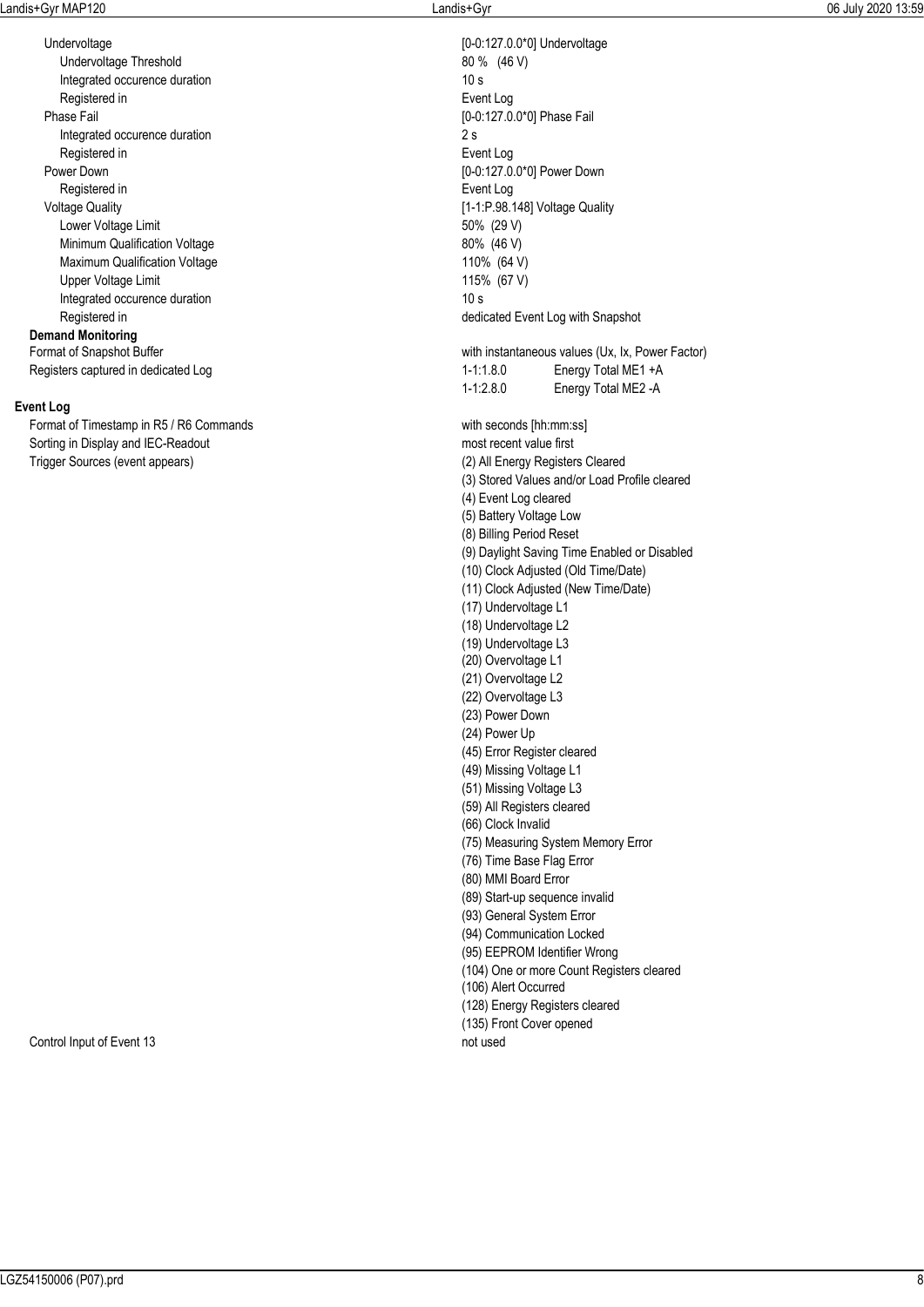Automatic clearing of alert Display and IEC Readout List Operating Display (auto scrolling)

Alerts

| Trigger Sources (event disappears) | (9) Daylight Saving Time Enabled or Disabled |
|------------------------------------|----------------------------------------------|
|                                    | (17) Undervoltage L1                         |
|                                    | (18) Undervoltage L2                         |
|                                    | (19) Undervoltage L3                         |
|                                    | (20) Overvoltage L1                          |
|                                    | (21) Overvoltage L2                          |
|                                    | (22) Overvoltage L3                          |
|                                    | (49) Missing Voltage L1                      |
|                                    | (50) Missing Voltage L2                      |
|                                    | (51) Missing Voltage L3                      |
|                                    | (66) Clock Invalid                           |
|                                    | (75) Measuring System Memory Error           |
|                                    | (76) Time Base Flag Error                    |
|                                    | (80) MMI Board Error                         |
|                                    | (89) Start-up sequence invalid               |
|                                    | (93) General System Error                    |
|                                    | (94) Communication Locked                    |
|                                    | (95) EEPROM Identifier Wrong                 |
|                                    | (106) Alert Occurred                         |
| Registers Captured in Event Log    | $0 - 0:1.0.0$<br>Time and Date               |
|                                    | 0-0:C.240.12<br><b>Event Number</b>          |
|                                    | 0-0:C.240.12<br><b>Event Status</b>          |
|                                    | $0 - 0.$ F.97.0<br>Error Register            |
| Entries captured                   | 500<br>(max. 500)                            |
| erts                               |                                              |
| <b>Trigger Sources for Alert</b>   | (134) Strong DC Field detected               |
|                                    | (135) Front Cover opened                     |
| Control Input of Event 13          | not used                                     |
| Alert Output                       |                                              |
| Automatic clearing of alert        | no automatic clearing of alert               |
| splay and IEC Readout List         |                                              |
| Operating Display (auto scrolling) | 0.9.1<br>Time and Date                       |
|                                    | 1.8.1<br>Energy ME1 +A                       |
|                                    | 1.8.2<br>Energy ME1 +A                       |
|                                    | 1.8.3<br>Energy ME1 +A                       |
|                                    | 3.8.1<br>Energy ME3 +R                       |
|                                    | 3.8.2<br>Energy ME3 +R                       |
|                                    | 3.8.3<br>Energy ME3 +R                       |
|                                    |                                              |

| 0.9.1     | Time and Date       |
|-----------|---------------------|
| 1.8.1     | Energy ME1 +A       |
| 1.8.2     | Energy ME1 +A       |
| 1.8.3     | Energy ME1 +A       |
| 3.8.1     | Energy ME3 +R       |
| 3.8.2     | Energy ME3 +R       |
| 3.8.3     | Energy ME3 +R       |
| 4.8.1     | Energy ME4 -R       |
| 4.8.2     | Energy ME4 -R       |
| 4.8.3     | Energy ME4 -R       |
| 1.8.0     | Energy Total ME1 +A |
| 2.8.0     | Energy Total ME2 -A |
| 3.8.0     | Energy Total ME3 +R |
| 4.8.0     | Energy Total ME4 -R |
| 1 (of 12) |                     |
|           |                     |

stored values 1 (of 12) and 1 (or 12) and 1 (or 12) and 1 (or 12) and 1 (or 12) and 1 (or 12) and 1 (or 12) and 1 (or 12) and 1 (or 12) and 1 (or 12) and 1 (or 12) and 1 (or 12) and 1 (or 12) and 1 (or 12) and 1 (or 12) an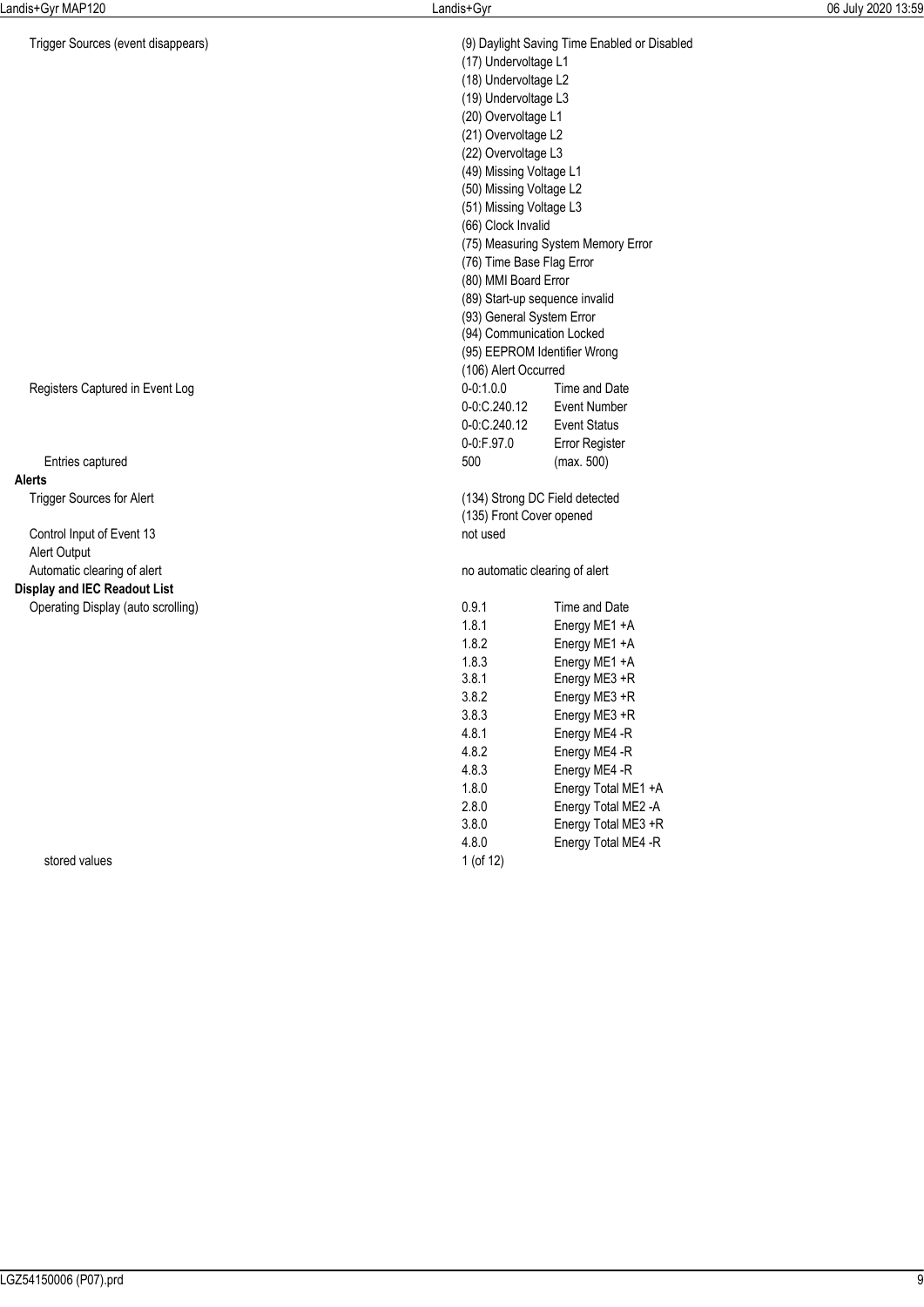# Display List (manual scrolling)

| F.F        | <b>Error Register</b>            |
|------------|----------------------------------|
| 0.0.0      | <b>Identification Number 1.1</b> |
| C.1.0      | <b>Identification Number 2.1</b> |
| 0.1.0      | <b>Reset Counter</b>             |
| 0.9.1      | Time and Date                    |
| 1.8.1      |                                  |
|            | Energy ME1 +A                    |
| 1.8.1.VV   | Energy ME1 +A                    |
| 1.8.2      | Energy ME1 +A                    |
| 1.8.2.VV   | Energy ME1 +A                    |
| 1.8.3      | Energy ME1 +A                    |
| 1.8.3.VV   | Energy ME1 +A                    |
| 2.8.1      | Energy ME2 - A                   |
| 2.8.1.VV   | Energy ME2 - A                   |
| 2.8.2      | Energy ME2 - A                   |
| 2.8.2.VV   | Energy ME2 - A                   |
| 2.8.3      | Energy ME2 - A                   |
| 2.8.3.VV   | Energy ME2 - A                   |
| 3.8.1      | Energy ME3 +R                    |
| 3.8.1.VV   | Energy ME3 +R                    |
|            |                                  |
| 3.8.2      | Energy ME3 +R                    |
| 3.8.2.VV   | Energy ME3 +R                    |
| 3.8.3      | Energy ME3 +R                    |
| 3.8.3.VV   | Energy ME3 +R                    |
| 4.8.1      | Energy ME4 -R                    |
| 4.8.1.VV   | Energy ME4 -R                    |
| 4.8.2      | Energy ME4 -R                    |
| 4.8.2.VV   | Energy ME4 -R                    |
| 4.8.3      | Energy ME4 -R                    |
| 4.8.3.VV   | Energy ME4 -R                    |
| 1.8.0      | Energy Total ME1 +A              |
| 1.8.0.VV   | Energy Total ME1 +A              |
| 2.8.0      | Energy Total ME2 - A             |
| 2.8.0.VV   | Energy Total ME2 -A              |
| 3.8.0      | Energy Total ME3 +R              |
| 3.8.0.VV   | Energy Total ME3 +R              |
|            |                                  |
| 4.8.0      | Energy Total ME4 -R              |
| C.6.0      | <b>Operating Time of Battery</b> |
| 32.7       | Voltage L1                       |
| 52.7       | Voltage L2                       |
| 72.7       | Voltage L3                       |
| 31.7       | Phase Current L1                 |
| 51.7       | Phase Current L2                 |
| 71.7       | Phase Current L3                 |
| 91.7       | <b>Neutral Current</b>           |
| 14.7       | <b>Mains Frequency</b>           |
| 81.7.0     | Angle U(L1) to U(L1)             |
| 81.7.1     | Angle U(L2) to U(L1)             |
| 81.7.2     | Angle U(L3) to U(L1)             |
| 81.7.4     | Angle I(L1) to U(L1)             |
| 81.7.5     |                                  |
|            | Angle I(L2) to U(L2)             |
| 81.7.6     | Angle I(L3) to U(L3)             |
| 13.7       | <b>Total Power Factor</b>        |
| 33.7       | Power Factor L1                  |
| 53.7       | Power Factor L2                  |
| 73.7       | Power Factor L3                  |
| <b>END</b> | End of List                      |
| 1 (of 12)  |                                  |

stored values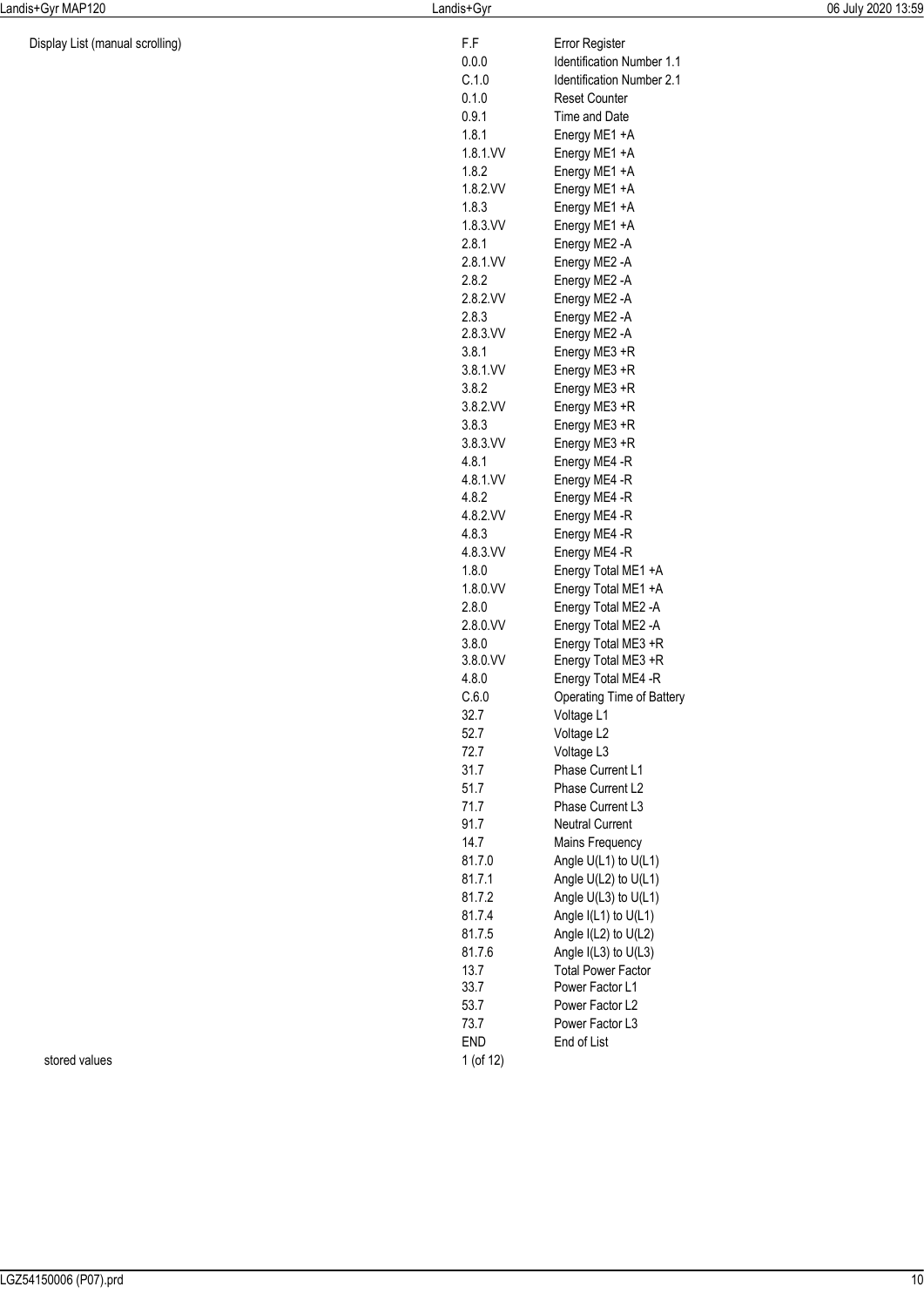Landis+Gyr MAP120 Landis+Gyr 06 July 2020 13:59

IEC-Readout

| F.F            | Error Register                         |
|----------------|----------------------------------------|
| 0.0.0          | <b>Identification Number 1.1</b>       |
| C.1.0          | <b>Identification Number 2.1</b>       |
| 0.1.0          | Reset Counter                          |
|                |                                        |
| $0.1.0$ . $VV$ | Reset Counter                          |
| 0.9.1          | Time and Date                          |
| 1.8.1          | Energy ME1 +A                          |
| 1.8.1.VV       | Energy ME1 +A                          |
| 1.8.2          | Energy ME1 +A                          |
| 1.8.2.VV       | Energy ME1 +A                          |
| 1.8.3          | Energy ME1 +A                          |
| 1.8.3.W        | Energy ME1 +A                          |
| 2.8.1          | Energy ME2 - A                         |
| 2.8.1.VV       | Energy ME2 - A                         |
| 2.8.2          | Energy ME2 - A                         |
| 2.8.2.VV       | Energy ME2 - A                         |
| 2.8.3          | Energy ME2 - A                         |
| 2.8.3.VV       | Energy ME2 - A                         |
|                |                                        |
| 3.8.1          | Energy ME3 +R                          |
| 3.8.1.VV       | Energy ME3 +R                          |
| 3.8.2          | Energy ME3 +R                          |
| 3.8.2.VV       | Energy ME3 +R                          |
| 3.8.3          | Energy ME3 +R                          |
| 3.8.3.VV       | Energy ME3 +R                          |
| 4.8.1          | Energy ME4 -R                          |
| 4.8.1.VV       | Energy ME4 -R                          |
| 4.8.2          | Energy ME4 -R                          |
| 4.8.2.VV       | Energy ME4 -R                          |
| 4.8.3          | Energy ME4 -R                          |
| 4.8.3.VV       | Energy ME4 -R                          |
| 1.8.0          | Energy Total ME1 +A                    |
| 1.8.0.VV       | Energy Total ME1 +A                    |
| 2.8.0          |                                        |
|                | Energy Total ME2 - A                   |
| 2.8.0.VV       | Energy Total ME2 - A                   |
| 3.8.0          | Energy Total ME3 +R                    |
| 3.8.0.VV       | Energy Total ME3 +R                    |
| 4.8.0          | Energy Total ME4 -R                    |
| C.2.0          | Number of Parameterisations            |
| C.2.1          | Date and Time of Last Parameterisation |
| C.6.0          | Operating Time of Battery              |
| C.7.0          | Phase Fail Counter L1, L2, L3          |
| C.7.1          | Phase Fail Counter L1                  |
| C.7.2          | Phase Fail Counter L2                  |
| C.7.3          | Phase Fail Counter L3                  |
| C.8.1          | <b>Operating Time OTR1</b>             |
| C.8.2          | Operating Time OTR2                    |
| C.8.3          | Operating Time OTR3                    |
|                |                                        |
| C.8.0          | Operating Time Total OTR0              |
| 32.7           | Voltage L1                             |
| 52.7           | Voltage L2                             |
| 72.7           | Voltage L3                             |
| 31.7           | Phase Current L1                       |
| 51.7           | Phase Current L2                       |
| 71.7           | Phase Current L3                       |
| 91.7           | Neutral Current                        |
| 14.7           | Mains Frequency                        |
| 81.7.0         | Angle U(L1) to U(L1)                   |
| 81.7.1         | Angle U(L2) to U(L1)                   |
| 81.7.2         | Angle U(L3) to U(L1)                   |
| 81.7.4         | Angle I(L1) to U(L1)                   |
| 81.7.5         | Angle I(L2) to U(L2)                   |
| 81.7.6         |                                        |
|                | Angle I(L3) to U(L3)                   |
| 13.7           | <b>Total Power Factor</b>              |
| 33.7           | Power Factor L1                        |
| 53.7           | Power Factor L2                        |
| 73.7           | Power Factor L3                        |
| 12 (of 12)     |                                        |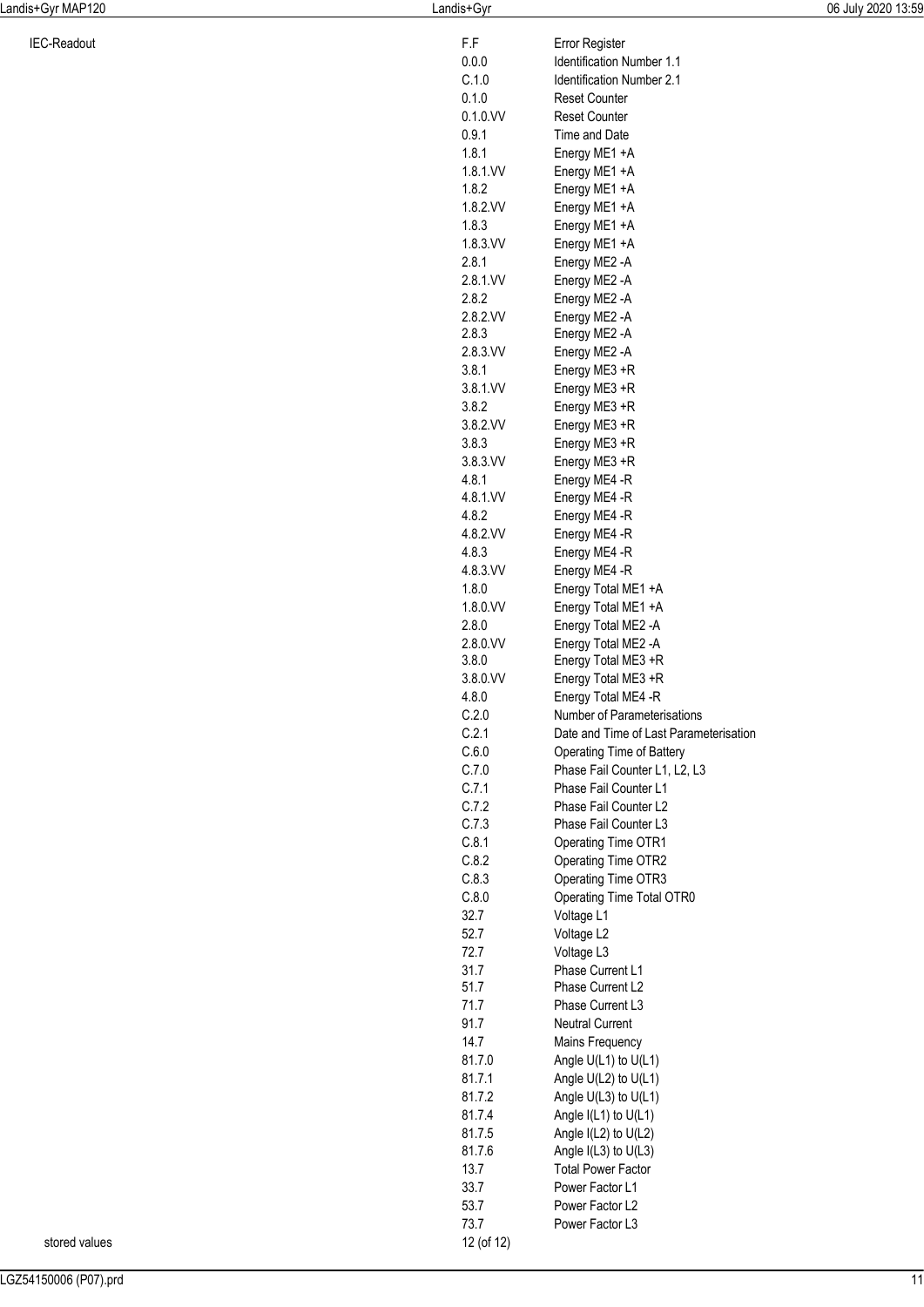| Service List       | F.F          | <b>Error Register</b>                  |
|--------------------|--------------|----------------------------------------|
|                    | 0.0.0        | Identification Number 1.1              |
|                    | C.1.0        | Identification Number 2.1              |
|                    | 0.1.0        | <b>Reset Counter</b>                   |
|                    | $0.1.0$ . VV | <b>Reset Counter</b>                   |
|                    | 0.9.1        | Time and Date                          |
|                    | 1.8.1        | Energy ME1 +A                          |
|                    | 1.8.1.VV     | Energy ME1 +A                          |
|                    | 1.8.2        | Energy ME1 +A                          |
|                    | 1.8.2.VV     | Energy ME1 +A                          |
|                    | 1.8.3        | Energy ME1 +A                          |
|                    | 1.8.3.VV     | Energy ME1 +A                          |
|                    | 2.8.1        | Energy ME2 - A                         |
|                    | 2.8.1.VV     | Energy ME2 - A                         |
|                    | 2.8.2        | Energy ME2 - A                         |
|                    | 2.8.2.VV     | Energy ME2 - A                         |
|                    | 2.8.3        | Energy ME2 - A                         |
|                    | 2.8.3.VV     | Energy ME2 - A                         |
|                    | 3.8.1        | Energy ME3 +R                          |
|                    | 3.8.1.VV     | Energy ME3 +R                          |
|                    | 3.8.2        | Energy ME3 +R                          |
|                    | 3.8.2.VV     | Energy ME3 +R                          |
|                    | 3.8.3        | Energy ME3 +R                          |
|                    | 3.8.3.VV     | Energy ME3 +R                          |
|                    | 4.8.1        | Energy ME4 -R                          |
|                    | 4.8.1.VV     | Energy ME4 -R                          |
|                    | 4.8.2        | Energy ME4 -R                          |
|                    | 4.8.2.VV     | Energy ME4 -R                          |
|                    | 4.8.3        | Energy ME4 -R                          |
|                    | 4.8.3.VV     | Energy ME4 -R                          |
|                    | 1.8.0        | Energy Total ME1 +A                    |
|                    | 1.8.0.VV     | Energy Total ME1 +A                    |
|                    | 2.8.0        | Energy Total ME2 -A                    |
|                    | 2.8.0.VV     | Energy Total ME2 -A                    |
|                    | 3.8.0        | Energy Total ME3 +R                    |
|                    | 3.8.0.VV     | Energy Total ME3 +R                    |
|                    | 4.8.0        | Energy Total ME4 -R                    |
|                    | C.2.0        | Number of Parameterisations            |
|                    | C.2.1        | Date and Time of Last Parameterisation |
|                    | C.6.0        | <b>Operating Time of Battery</b>       |
|                    | C.7.0        | Phase Fail Counter L1, L2, L3          |
|                    | C.7.1        | Phase Fail Counter L1                  |
|                    | C.7.2        | Phase Fail Counter L2                  |
|                    | C.7.3        | Phase Fail Counter L3                  |
|                    | C.8.1        | Operating Time OTR1                    |
|                    | C.8.2        | Operating Time OTR2                    |
|                    | C.8.3        | Operating Time OTR3                    |
|                    | C.8.0        | Operating Time Total OTR0              |
|                    | 32.7         | Voltage L1                             |
|                    | 52.7         | Voltage L2                             |
|                    | 72.7         | Voltage L3                             |
|                    | END          | End of List                            |
| stored values      | 12 (of 12)   |                                        |
| Set Mode Data List | 0.0.0        | Identification Number 1.1              |
|                    | C.1.0        | Identification Number 2.1              |
|                    | 0.9.1        | Time and Date                          |
|                    | C.6.0        | Operating Time of Battery              |
|                    | <b>END</b>   | End of List                            |

### Display

Display List / IEC-Readout Identification Number Data Format

Format of Date for Display and IEC-Readout<br>
Use of Separators in IEC-Readout of Timestamps<br>
without separators in IEC-Readout of Timestamps Timestamp of Maximum Demand and Minimum Power Factor Registers not shown

Display Indicators

Low Battery 1 displayed

without separators (YYMMDDhhmmss) or (DDMMYYYYhhmmss)

Low Battery 2 displayed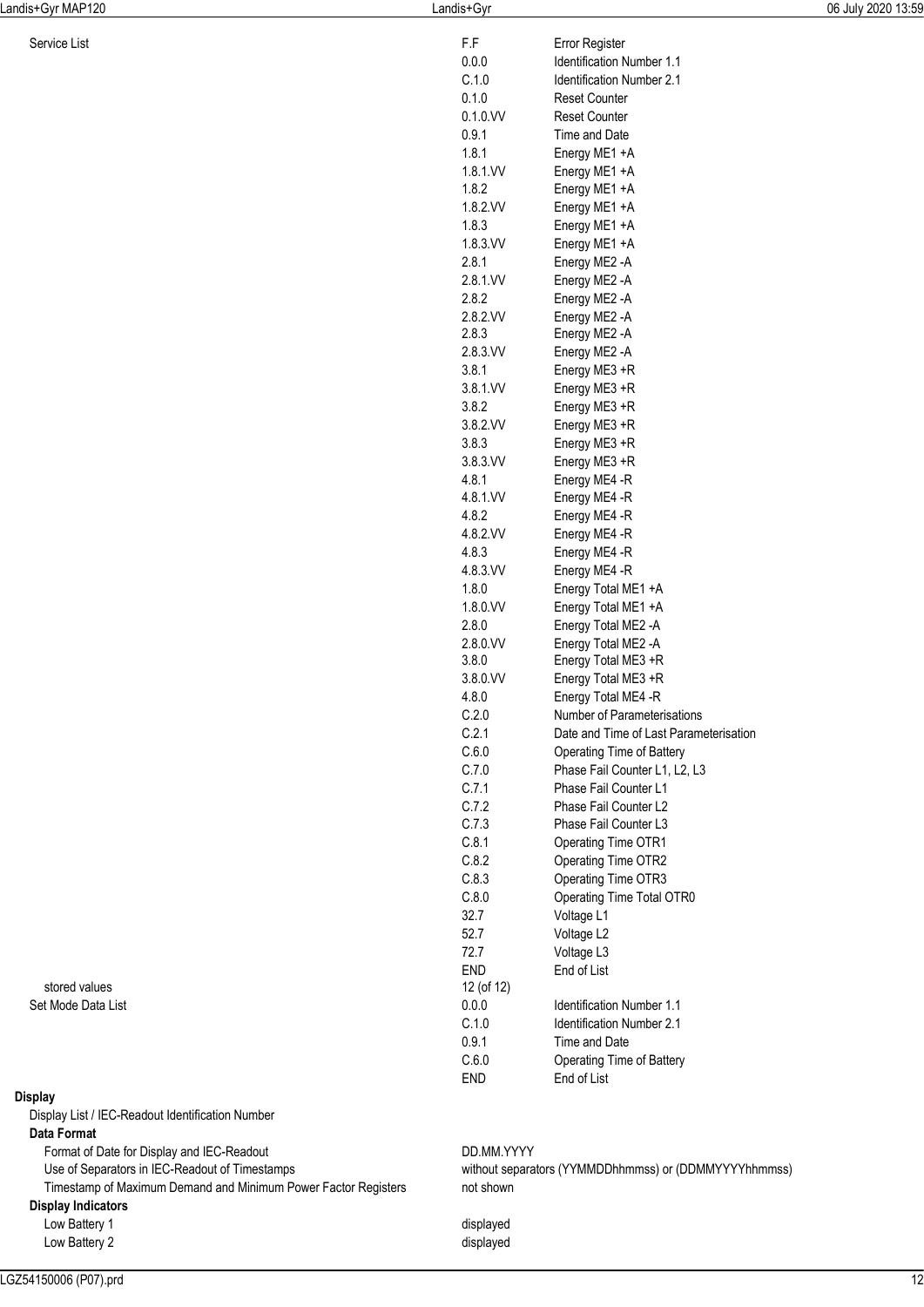Phase Voltage Indicators L1 L2 L3 always shown Phase Current Indicators I1 I2 I3 Rotating Field Active Energy Import Active Energy Export Reactive Energy Import Reactive Energy Export Communication active Indicator Alert Indicator Display Timers Return Time to Operating Display [s]

Timer in Operating Display [s] Backlight Duration [s] Menu Entries

### Test Mode

| Return Time to Operating Display [min] | 1440 |
|----------------------------------------|------|
| Recovery of Test Mode after Power Fail | no   |
| Error                                  |      |

Resetable Errors under Utility Seal (x: resetable)

Visibility of Critical Errors (x: visible)

Visibility Mask in Display Visibility Mask in IEC-Readout Identification Numbers Identification Number 1.1 Identification Number 1.2 Identification Number 1.3 Identification Number 1.4 Identification Number 2.1 Identification Number 2.2 Physical IEC Device Address Physical HDLC Device Address (Lower MAC) Parameterisation ID Connection ID Communication Type of identification message programmable (stand<br>IEC Identification String<br>IEC Identification String IEC Identification String

| Phase Voltage Indicators L1 L2 L3                | always shown                |                                                            |
|--------------------------------------------------|-----------------------------|------------------------------------------------------------|
| Phase Current Indicators I1 I2 I3                | always shown                |                                                            |
| <b>Rotating Field</b>                            | always shown                |                                                            |
| Active Energy Import                             | always shown                |                                                            |
| Active Energy Export                             | always shown                |                                                            |
| Reactive Energy Import                           | always shown                |                                                            |
| Reactive Energy Export                           | always shown                |                                                            |
| Communication active Indicator                   | always shown                |                                                            |
| Alert Indicator                                  | always shown                |                                                            |
|                                                  |                             |                                                            |
| splay Timers                                     |                             |                                                            |
| Return Time to Operating Display [s]             | 300                         |                                                            |
| Timer in Operating Display [s]                   | 12                          |                                                            |
| Backlight Duration [s]                           | 60                          |                                                            |
| nu Entries                                       |                             |                                                            |
| Data Menu                                        | Std dAtA                    | <b>Manual List</b>                                         |
|                                                  | P.01                        | Load Profile                                               |
|                                                  | P.98                        | Event Log                                                  |
|                                                  | END                         | End of List                                                |
| Service Menu                                     | Set                         | Set Mode List                                              |
|                                                  | SEr_dAtA                    | Service List                                               |
|                                                  | P.98                        | Event Log                                                  |
|                                                  | bAt 1                       |                                                            |
|                                                  |                             | Battery sign on/off                                        |
|                                                  | tESt                        | Test Mode on/off                                           |
|                                                  | <b>ALErt</b>                | Alert off                                                  |
|                                                  | END                         | End of List                                                |
| st Mode                                          |                             |                                                            |
| Return Time to Operating Display [min]           | 1440                        |                                                            |
| Recovery of Test Mode after Power Fail           | no                          |                                                            |
|                                                  |                             |                                                            |
| setable Errors under Utility Seal (x: resetable) | (F:F 0100 0000) battery low |                                                            |
|                                                  |                             | (F:F 0200 0000) date/time invalid                          |
| ibility of Critical Errors (x: visible)          |                             | (F:F 0000 0001) start-up sequence invalid                  |
|                                                  |                             | (F:F 0000 0002) measuring system error                     |
|                                                  |                             |                                                            |
|                                                  |                             | (F:F 0000 0010) general system error                       |
|                                                  |                             | (F:F 0000 0020) communication locked                       |
|                                                  |                             | (F:F 0000 0040) EEPROM identifier wrong                    |
|                                                  |                             | (F:F 0000 0100) ROM checksum error                         |
|                                                  |                             | (F:F 0000 0200) backup data checksum error                 |
|                                                  |                             | (F:F 0000 0400) parameter data checksum error              |
|                                                  |                             | (F:F 0000 0800) load profile data checksum error           |
|                                                  |                             | (F:F 0000 1000) stored values and event log checksum error |
|                                                  |                             | (F:F 0000 4000) calibration checksum error                 |
|                                                  |                             |                                                            |
|                                                  | (F:F 0001 0000) RAM error   |                                                            |
|                                                  |                             | (F:F 0002 0000) EEPROM Error                               |
|                                                  |                             | (F:F 0004 0000) measuring system memory error              |
|                                                  |                             | (F:F 0008 0000) time base error                            |
|                                                  |                             | (F:F 0010 0000) load profile memory error                  |
|                                                  | (F:F 0100 0000) battery low |                                                            |
|                                                  |                             | (F:F 0200 0000) invalid clock                              |
| ibility Mask in Display                          | active                      |                                                            |
| ibility Mask in IEC-Readout                      | active                      |                                                            |
| fication Numbers                                 |                             |                                                            |
|                                                  |                             |                                                            |
| ntification Number 1.1                           | 54150006                    |                                                            |
| ntification Number 1.2                           |                             |                                                            |
| ntification Number 1.3                           |                             |                                                            |
| ntification Number 1.4                           |                             |                                                            |
| ntification Number 2.1                           | 54150006                    |                                                            |
| ntification Number 2.2                           |                             |                                                            |
| ysical IEC Device Address                        | 54150006                    |                                                            |
| ysical HDLC Device Address (Lower MAC)           | 1006                        |                                                            |
| rameterisation ID                                |                             |                                                            |
| nnection ID                                      |                             |                                                            |
| nunication                                       |                             |                                                            |
|                                                  |                             |                                                            |
| be of identification message                     | programmable (standard)     |                                                            |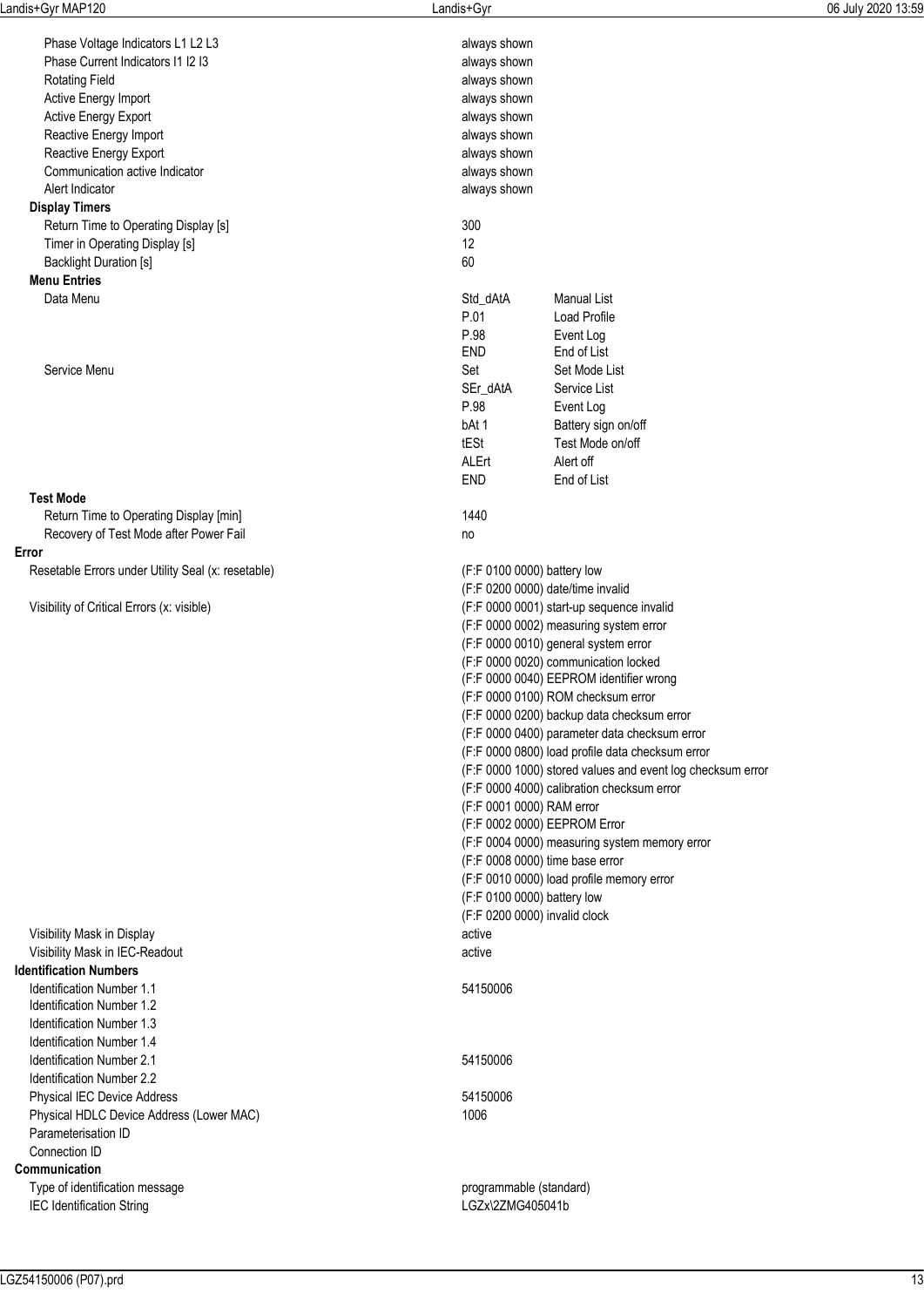| Inhibition after wrong passwords                        |                                             |
|---------------------------------------------------------|---------------------------------------------|
| Number of attempts before inhibition                    | 10                                          |
| Recover from inhibition after                           | 1 hours                                     |
| Return Time to Sleep Mode [s]                           | 10                                          |
| Data Format of R6 Command                               | including header information between blocks |
| <b>Optical Interface</b>                                |                                             |
| Optical Interface                                       |                                             |
| <b>Initial Protocol</b>                                 | IEC 62056-21                                |
| <b>Start Transmission Rate</b>                          | 300 Baud                                    |
| Maximum Transmission Rate                               | 9600 Baud                                   |
| <b>IEC Inter Character Timeout</b>                      | 1.5s                                        |
| <b>HDLC Transmit Buffer Size</b>                        | 248                                         |
| Electrical Interface(s)                                 |                                             |
| External device on Electrical Interface 1               | 3rd party modem                             |
| Electrical Interface 1 (Powered RS232)                  |                                             |
| Initial Protocol                                        | Autodetect                                  |
| <b>Transmission Rate</b>                                | 9600 Baud                                   |
| <b>IEC Inter Character Timeout</b>                      | 3s                                          |
| <b>HDLC Transmit Buffer Size</b>                        | 200                                         |
| Handshake                                               |                                             |
| <b>CTS</b>                                              | enabled                                     |
| <b>Access Protection</b>                                |                                             |
| Protected with IEC address                              | disabled                                    |
| Protected with HDLC address                             | disabled                                    |
| Operating Mode (Electrical Interface 2)                 | RS485 slave (not linked to interface 1)     |
| Electrical Interface 2 (RS485)                          |                                             |
| <b>Initial Protocol</b>                                 | Autodetect                                  |
| <b>Transmission Rate</b>                                | 9600 Baud                                   |
| <b>IEC Inter Character Timeout</b>                      | 3 s                                         |
| <b>HDLC Transmit Buffer Size</b>                        | 248                                         |
| <b>Access Protection</b>                                |                                             |
| Protected with IEC address                              | disabled                                    |
| Protected with HDLC address                             | disabled                                    |
| dlms Response Delay [ms]                                | 0                                           |
| <b>External Modem Configuration</b>                     |                                             |
| Predefined Modem Settings                               | user defined                                |
| Delay between Initialization Strings [0.1 s]            | 5                                           |
| Maximum Connection Time [min]                           | 0                                           |
| Modem Reset every [h]                                   | 0                                           |
| Modem Reset Start Time<br><b>Initialization Strings</b> | 00:00                                       |
| AT Command 1                                            | E0Q0                                        |
| Answer to AT Command 1                                  | OK                                          |
| AT Command 2                                            |                                             |
| Answer to AT Command 2                                  |                                             |
| AT Command 3                                            |                                             |
| Answer to AT Command 3                                  |                                             |
| AT Command 4                                            |                                             |
| Answer to AT Command 4                                  |                                             |
| AT Command 5                                            |                                             |
| Answer to AT Command 5                                  |                                             |
| AT Command 6                                            |                                             |
| Answer to AT Command 6                                  |                                             |
| AT Command 7                                            |                                             |
| Answer to AT Command 7                                  |                                             |
| AT Command 8                                            |                                             |
| Answer to AT Command 8                                  |                                             |
| AT Command 9                                            |                                             |
| Answer to AT Command 9                                  |                                             |
| AT Command 10                                           |                                             |
| Answer to AT Command 10                                 |                                             |
| <b>Check Modem Strings</b>                              |                                             |
| Check Modem String                                      | ATE0Q0                                      |
| <b>Check Modem String Answer</b>                        | OK                                          |
| <b>Modem Answers</b>                                    |                                             |
| OK                                                      | OK                                          |
| CONNECT                                                 | CONNECT                                     |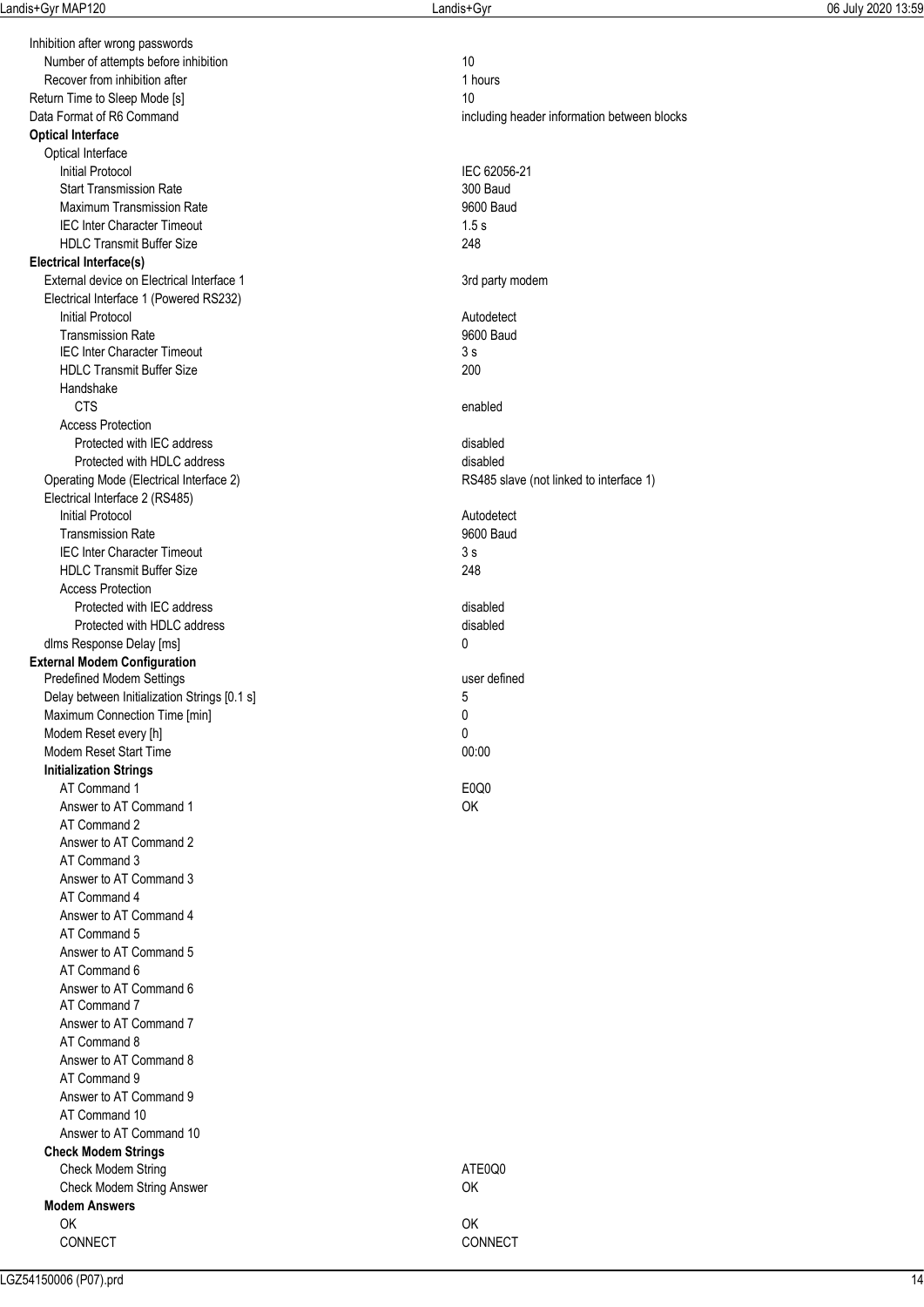RING **RING** 

| <b>NO CARRIER</b>                           |
|---------------------------------------------|
| <b>ERROR</b>                                |
| CONNECT 1200                                |
| NO DIAL TONE                                |
| <b>BUSY</b>                                 |
| NO ANSWER                                   |
| CONNECT 600                                 |
| CONNECT 2400                                |
| CONNECT 4800                                |
| CONNECT 9600                                |
| CONNECT 14400                               |
| CONNECT 28800                               |
| CONNECT 36600                               |
| CONNECT 56000                               |
|                                             |
|                                             |
| 00:00                                       |
| 23:59                                       |
| 23 h 59 m                                   |
|                                             |
|                                             |
|                                             |
|                                             |
| with command                                |
| AT+G3<0D><0D><0D><0D><0A>OK<0D><0D><0D><0A> |
|                                             |
|                                             |
|                                             |
|                                             |

| R <sub>00</sub> : Frror Code                           |
|--------------------------------------------------------|
| R01: Identification Number 1                           |
| R02: Identification Number 2                           |
| R03: Device Addresses (IEC and HDLC)                   |
| R04: Parameterisation ID, Timestamp, Counter           |
| R11: Connection ID                                     |
| R08: Time and Date                                     |
| R06: Energy Total Registers                            |
| R07: Energy Registers                                  |
| R70: Maximum Demand Registers                          |
| R71: Cumulative Maximum Registers                      |
| R <sub>13</sub> : Power Factor                         |
| R48: Operating Time Registers                          |
| R05: Reset Counter and Timestamp                       |
| R <sub>15</sub> : Stored Values                        |
| R73: Load Profile                                      |
| R14: Event Log                                         |
| R10: Battery (Time and Voltage)                        |
| R16: All other Registers                               |
| R86: Current Hour Registers                            |
| R87: Current Hour Register Format                      |
| R88: Fraud Detection                                   |
| R89: Power Quality Monitoring                          |
| R90: Demand Monitoring Log                             |
| Write or Reset Access to Data (Registers and Profiles) |
|                                                        |

W00: Error Code W01: Identification Number 1 W02: Identification Number 2 W03: Device Addresses (IEC and HDLC) W04: Parameterisation ID, Timestamp, Counter W11: Connection ID W08: Time and Date W06: Energy Total Registers

| Level2<br>Leyel <sup>3</sup><br>Leveld<br><b>Level</b>                                                                                                                                                                                                                                                                                                                                                                                                                                                                                                                                                                                                                                                                                                                                                                                                                                   | Level &                                                                                                                        | Level A                                                                                                                                                                                                                            | Level&<br>LeyelF                                                                                                                                                                                                                                                                                                                                 |
|------------------------------------------------------------------------------------------------------------------------------------------------------------------------------------------------------------------------------------------------------------------------------------------------------------------------------------------------------------------------------------------------------------------------------------------------------------------------------------------------------------------------------------------------------------------------------------------------------------------------------------------------------------------------------------------------------------------------------------------------------------------------------------------------------------------------------------------------------------------------------------------|--------------------------------------------------------------------------------------------------------------------------------|------------------------------------------------------------------------------------------------------------------------------------------------------------------------------------------------------------------------------------|--------------------------------------------------------------------------------------------------------------------------------------------------------------------------------------------------------------------------------------------------------------------------------------------------------------------------------------------------|
| ⊠<br>⊠<br>⊠<br>Χ<br>⊠<br>X<br>⊠<br>Σ<br>$\boxtimes$<br>⊠<br>⊠<br>⊠<br>$\boxtimes$<br>⊠<br>$\boxtimes$<br>⊠<br>$\boxtimes$<br>$\boxtimes$<br>X<br>⊠<br>$\boxtimes$<br>$\boxtimes$<br>$\boxtimes$<br>Ø<br>$\boxtimes$<br>$\boxtimes$<br>$\boxtimes$<br>⊠<br>$\boxtimes$<br>$\boxtimes$<br>$\boxtimes$<br>⊠<br>$\boxtimes$<br>$\boxtimes$<br>⊠<br>$\boxtimes$<br>$\boxtimes$<br>$\boxtimes$<br>⊠<br>⊠<br>$\boxtimes$<br>Ø<br>⊠<br>Ø<br>⊠<br>$\boxtimes$<br>⊠<br>X<br>⊠<br>$\boxtimes$<br>⊠<br>$\boxtimes$<br>$\boxtimes$<br>⊠<br>X<br>⊠<br>$\boxtimes$<br>⊠<br>⊠<br>⊠<br>$\boxtimes$<br>$\boxtimes$<br>X<br>⊠<br>$\boxtimes$<br>$\boxtimes$<br>$\boxtimes$<br>⊠<br>$\boxtimes$<br>$\boxtimes$<br>$\boxtimes$<br>⊠<br>⊠<br>$\boxtimes$<br>⊠<br>X<br>⊠<br>$\boxtimes$<br>⊠<br>X<br>Ø<br>⊠<br>Χ<br>⊠<br>⊠<br>$\boxtimes$<br>⊠<br>⊠<br>⊠<br>X<br>X<br>⊠<br>$\boxtimes$<br>$\boxtimes$<br>⊠<br>⊠ | ⊠<br>⊠<br>⊠<br>⊠<br>⊠<br>⊠<br>⊠<br>$\boxtimes$<br>⊠<br>⊠<br>⊠<br>⊠<br>⊠<br>⊠<br>⊠<br>X<br>⊠<br>⊠<br>⊠<br>⊠<br>⊠<br>⊠<br>⊠<br>⊠ | ⊠<br>Χ<br>⊠<br>Χ<br>⊠<br>$\boxtimes$<br>$\boxtimes$<br>$\boxtimes$<br>⊠<br>$\boxtimes$<br>X<br>$\boxtimes$<br>$\boxtimes$<br>$\boxtimes$<br>$\boxtimes$<br>Χ<br>⊠<br>$\boxtimes$<br>$\boxtimes$<br>⊠<br>Χ<br>$\boxtimes$<br>⊠<br>⊠ | $\boxtimes$<br>$\boxtimes$<br>$\boxtimes$<br>$\boxtimes$<br>$\boxtimes$<br>$\boxtimes$<br>$\boxtimes$<br>$\boxtimes$<br>$\boxtimes$<br>$\boxtimes$<br>$\boxtimes$<br>$\boxtimes$<br>$\boxtimes$<br>$\boxtimes$<br>$\boxtimes$<br>$\boxtimes$<br>$\boxtimes$<br>$\boxtimes$<br>$\boxtimes$<br>$\boxtimes$<br>⊠<br>⊠<br>$\boxtimes$<br>$\boxtimes$ |
| Level <sup>3</sup><br>Level 2<br>Leveld<br>Level1<br>⊠<br>⊔<br>$\boxtimes$<br>⊠<br>X<br>$\Box$<br>$\boxtimes$<br>X<br>□<br>⊠<br>$\boxtimes$<br>Ø<br>Ø<br>$\Box$<br>$\boxtimes$<br>$\Box$<br>П<br>□<br>$\boxtimes$<br>⊠<br>⊠<br>$\Box$<br>⊠<br>⊠<br>X<br>□<br>$\boxtimes$<br>$\Box$<br>$\Box$<br>П                                                                                                                                                                                                                                                                                                                                                                                                                                                                                                                                                                                        | Level &<br>⊠<br>⊠<br>⊠<br>⊠<br>$\boxtimes$<br>⊠<br>⊠<br>⊠                                                                      | Level A<br>⊠<br>⊠<br>X<br>⊠<br>X<br>⊠<br>⊠<br>Χ                                                                                                                                                                                    | Level&<br>Leyelx<br>⊠<br>$\boxtimes$<br>$\boxtimes$<br>$\boxtimes$<br>$\boxtimes$<br>$\boxtimes$<br>⊠<br>$\boxtimes$                                                                                                                                                                                                                             |